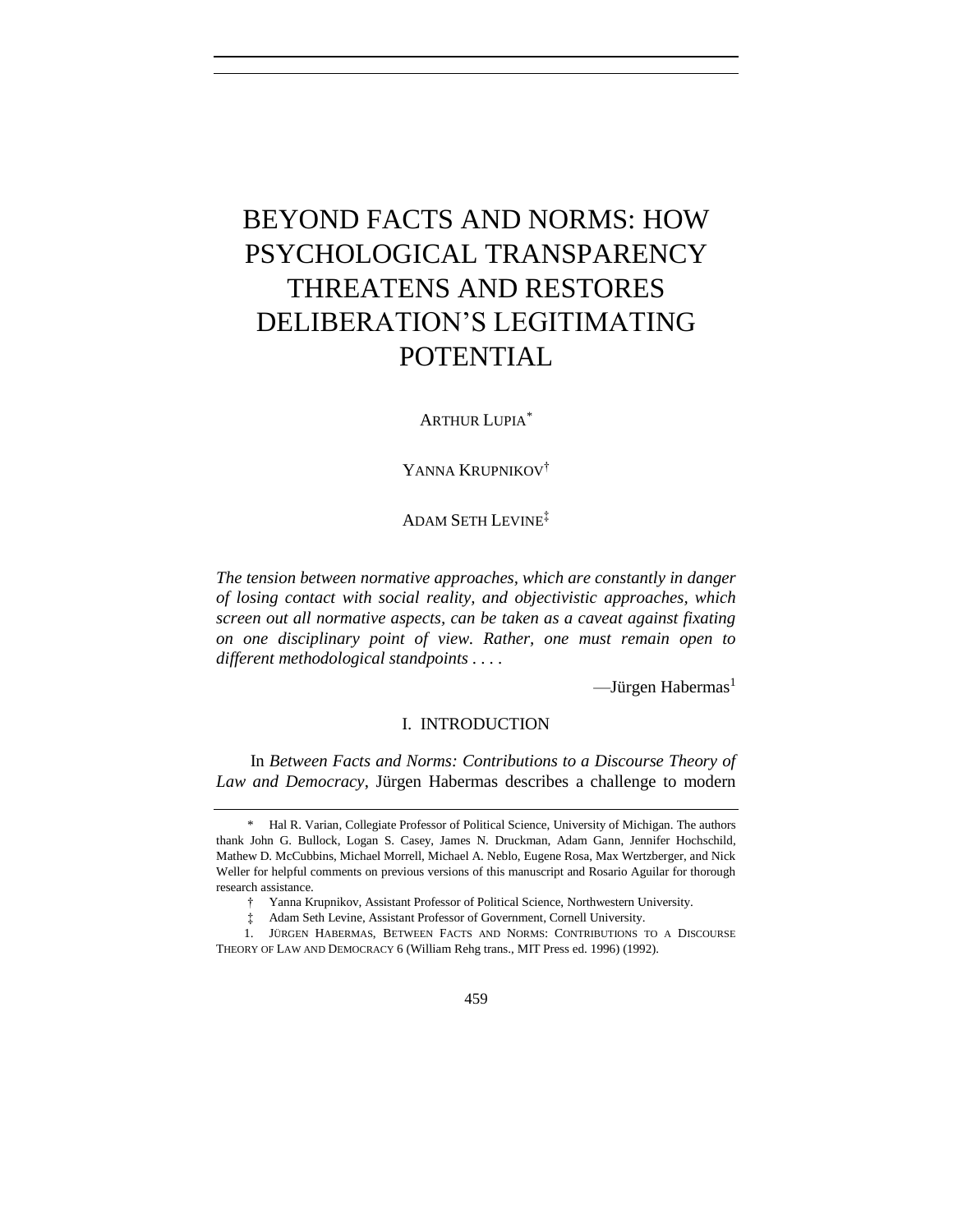democracies and a procedure for adapting to this challenge. The challenge is that in the absence of natural law, or any other universally accepted moral or ethical code, no common framework informs people about what kinds of laws are, and are not, legitimate. Hence, if laws are to be accepted by, and hence binding on, the populations for whom they are intended to apply, an alternate legitimating mechanism is required.

Habermas describes communicative procedures that have the potential to provide legitimacy to collective decisions. In this ideal discourse ("ID"), as we describe it, all citizens have an equal right to speak and an obligation to listen.<sup>2</sup> If deliberations culminate in agreement on the validity of socially relevant moral, ethical, or technical propositions, then the propositions serve as substantive foundations for subsequent legislative decisions and bureaucratic actions.<sup>3</sup>

This ID fuels legitimacy by providing citizens with confidence that all assent to the fundamental propositional basis of law.<sup>4</sup> The procedures also assure citizens that if subsequent evidence calls previously validated propositions into question, the discourse remains open to reconsidering past agreements.<sup>5</sup> In other words, the ID generates legitimacy for collective decisions not only by giving people the ability to assent to potentially foundational social propositions but also by providing the population with a means for keeping these propositions perpetually accountable to new evidence and to the continuing evolution of diverse worldviews.<sup>6</sup>

Here, we make a parallel argument. Every attribute ascribed to Habermas's argument above will be true here as well. The difference between the two efforts is that we argue that an expanded domain for transparency is required for deliberation to generate legitimacy in many cases. We argue that greater transparency about factors that *Between Facts and Norms* does not examine directly can help increase the legitimating potential of deliberation. The factors in question pertain to how actual and potential deliberation participants think about one another and how such thoughts affect what they choose to say.

One reason that understanding how people think and act matters is that a deliberative endeavor's legitimating potential depends on its ability to counter power asymmetries. If citizens believe that seemingly equalizing

<sup>2.</sup> *Id.* at 122–23.

<sup>3.</sup> *Id.* at 151.

<sup>4.</sup> *Id.* at 38–39.

<sup>5.</sup> *Id.* at 179–80.

<sup>6.</sup> *Id.*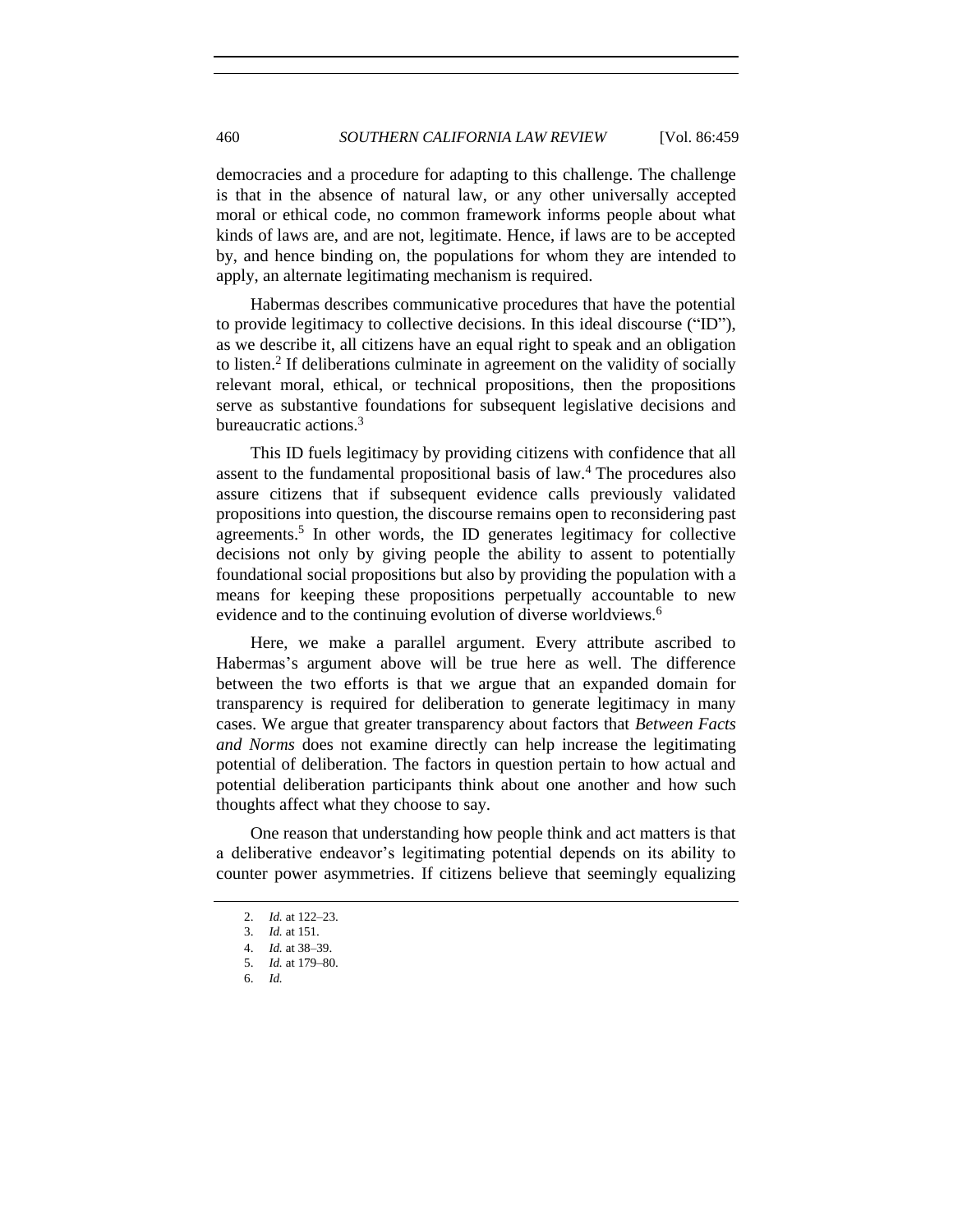2013] *BEYOND FACTS AND NORMS* 461

discourse procedures are, in actuality, rigged in favor of more powerful actors, then any propositions generated by such procedures may not be seen as the same propositions that would emerge if the discourse were not so rigged. In such cases, citizens may lack confidence that all truly assent to an alleged propositional basis of law. Citizens may lack confidence that the deliberative process is truly open to new evidence. In such cases, deliberation's legitimating potential is diminished.

We identify factors that cause seemingly ideal discourses to magnify, rather than reduce, the effect of preexisting social inequalities on communicative outcomes. These factors operate via basic communicative phenomena such as who interrupts whom, how the order in which people speak affects subsequent elocutionary decisions, and how different kinds of people are judged after they say something that others find disagreeable. Our findings imply that if deliberation advocates' expectations about communicative outcomes do not remain open to evidence of such communicative phenomena, then the power imbalances that advocates believe they are stopping at the front door of a deliberative chamber are barging in unnoticed through the chamber's back door. We argue that remaining perpetually open to relevant psychological evidence provides an improved basis for revising deliberative designs and recovering deliberation's legitimating potential.

It is important to note that we do not view this project as a critique of Habermas's thesis. Instead, we see it as a natural extension of *Between Facts and Norms*'s argument and as necessary to achieve its goals in light of evidence that has emerged since he initially formulated his argument evidence that calls into question the reliability of common idealized propositions about deliberative communication.

That said, our argument does include a critique. Today, prominent advocates of deliberative projects base claims about their endeavors' consequences on idealized notions of how deliberators think and behave. Consider, for example, a claim about how a national holiday dedicated to deliberation will change citizens' thought processes:

After spending a day in deliberation, most will begin to appreciate the shallow basis for their prior views. . . . [T]hey will hold their opinions in a different spirit—one befitting a responsible citizen who refuses to jump to a knee-jerk conclusion but has taken the time and trouble to think seriously about the public good.<sup>7</sup>

<span id="page-2-0"></span><sup>7.</sup> BRUCE ACKERMAN & JAMES S. FISHKIN, DELIBERATION DAY 183 (2004).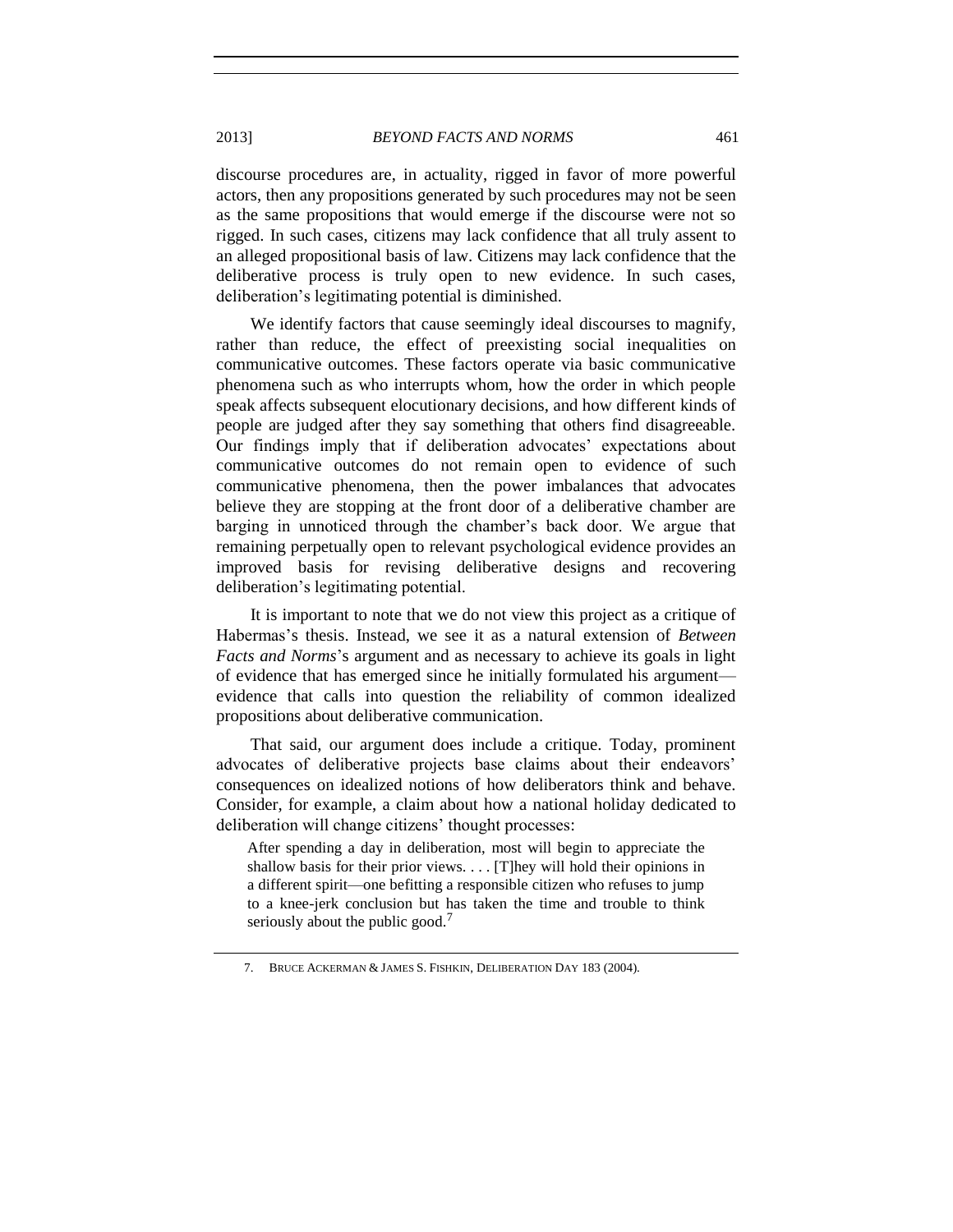Inherent in such claims are multiple statements about how deliberators are thinking. As such, their thoughts can be evaluated in the light of, and demonstrated to be inconsistent with, psychological evidence.

When evidence undermines the validity of such claims, many of the promises of deliberation cannot be kept. These broken promises have tangible consequences. These promises are often made to foundations (in exchange for funding) and citizens (in return for their participation), each of whom have limited resources. Broken promises leave foundations and citizens without the benefits they had hoped for. Such outcomes are also tragic because the psychological phenomena that prevent such promises from being kept have been knowable for a number of years and could have been incorporated into deliberative designs.

To better support the normative project of providing legitimacy to collective decisions, idealized conjectures about deliberative participants' behavior should be evaluated with respect to evidence on relevant psychological and communicative phenomena. Remaining open to such evaluations can clarify the extent to which specific deliberative mechanisms can—and cannot—facilitate collective legitimacy.

We continue as follows. In Part II, we present key aspects of Habermas's argument without criticism. In Part III, we argue that achieving deliberation's full legitimating potential requires expanding the domain of procedural transparency to include openness to evidence about how people think when they communicate with one another. In Part IV, we compare our findings to related works. In Part V, we conclude.

To augment our Part III argument, we integrate findings from a number of empirical research streams. Our criteria for selecting studies on which to focus were as follows. We looked for studies that (1) provide evidence of basic psychological attributes of intergroup communication that are relevant to deliberation and (2) have been in the public domain (that is, published in reputable outlets) for at least five years. The rationale for focusing on psychology, rather than existing empirical work on deliberation or juries, is to identify basic communicative phenomena that exist in many contexts. These basic phenomena provide a basis for explaining how an expanded range of variations in the design of existing deliberative institutions can affect deliberation's legitimating potential. Our rationale for focusing on published research is, in the spirit of Habermas's proposal, that it leads us to empirical claims that have already survived considerable public scrutiny and whose validity has been evaluated with respect to subsequent evidence. Within this set of psychological findings,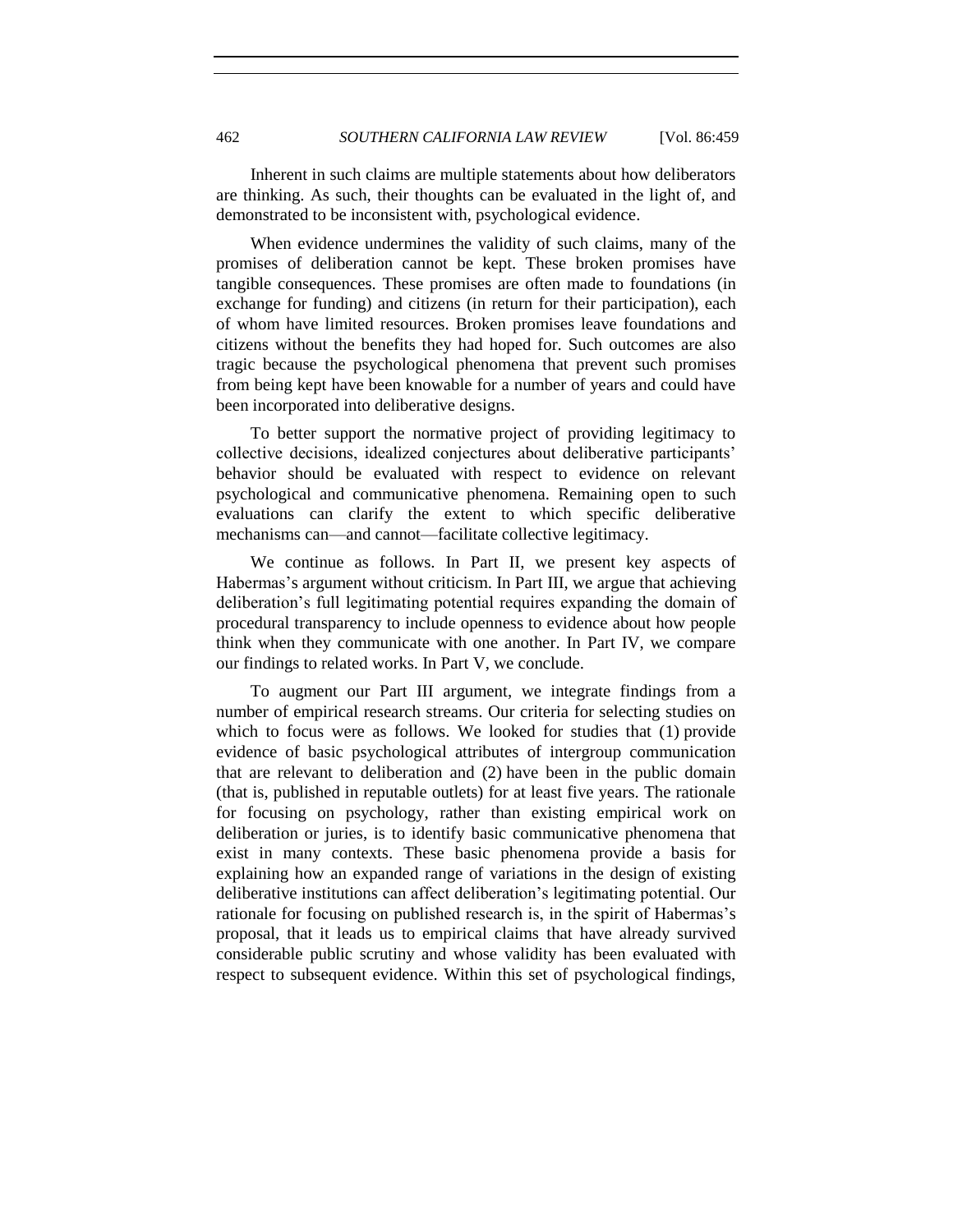we focus further on studies that show how gender—and to a lesser extent, race—affect communicative outcomes. This focus is motivated by a common normative concern with deliberation—its potentially unequal treatment of women and minorities. Focusing on these groups provides us with a concrete basis for showing how greater attention to relevant psychological and communicative phenomena can clarify and improve deliberation's legitimating potential.

In sum, many normative claims about deliberation's legitimating potential are based on idealized premises about how people think and act. There is ample evidence that many of these premises are unreliable. If the idealized premises are known to be sufficiently unreliable, then the legitimating potential of many deliberative endeavors is imperiled. To recover deliberation's legitimating potential, we should remain open to relevant evidence and open to reconsidering past decisions about the normative implications of various deliberative institutions. Expanding the domain of procedural transparency to account for such evidence, rather than ignoring it, is consistent with the normative project of using deliberative democracy to provide legitimacy to collective decisions.

# II. HABERMAS'S MODERN CHALLENGE

*[D]emocratic will-formation does not draw its legitimating force from the prior convergence of settled ethical convictions.*

 $-$ Jürgen Habermas $8$ 

In a democracy, effective governance requires various kinds of collective action. Professional legislators must communicate and coordinate, as must groups of bureaucrats and supporters of particular candidates or policies. The material consequence of such collective endeavors is a series of laws and a set of mechanisms for the laws' implementation and enforcement.

For laws to provide desired outcomes, citizens must perceive them in certain ways. In many contexts, it is helpful if citizens regard laws as legitimate. If they do not, the laws may be followed less often and less effective in creating reliable expectations about key aspects of social life. What factors make laws legitimate?

For many societies, natural law supplies legitimating foundations. In these cases, an all-encompassing theology or more localized stories of

<sup>8.</sup> HABERMAS, *supra* not[e 1,](#page-0-0) at 278.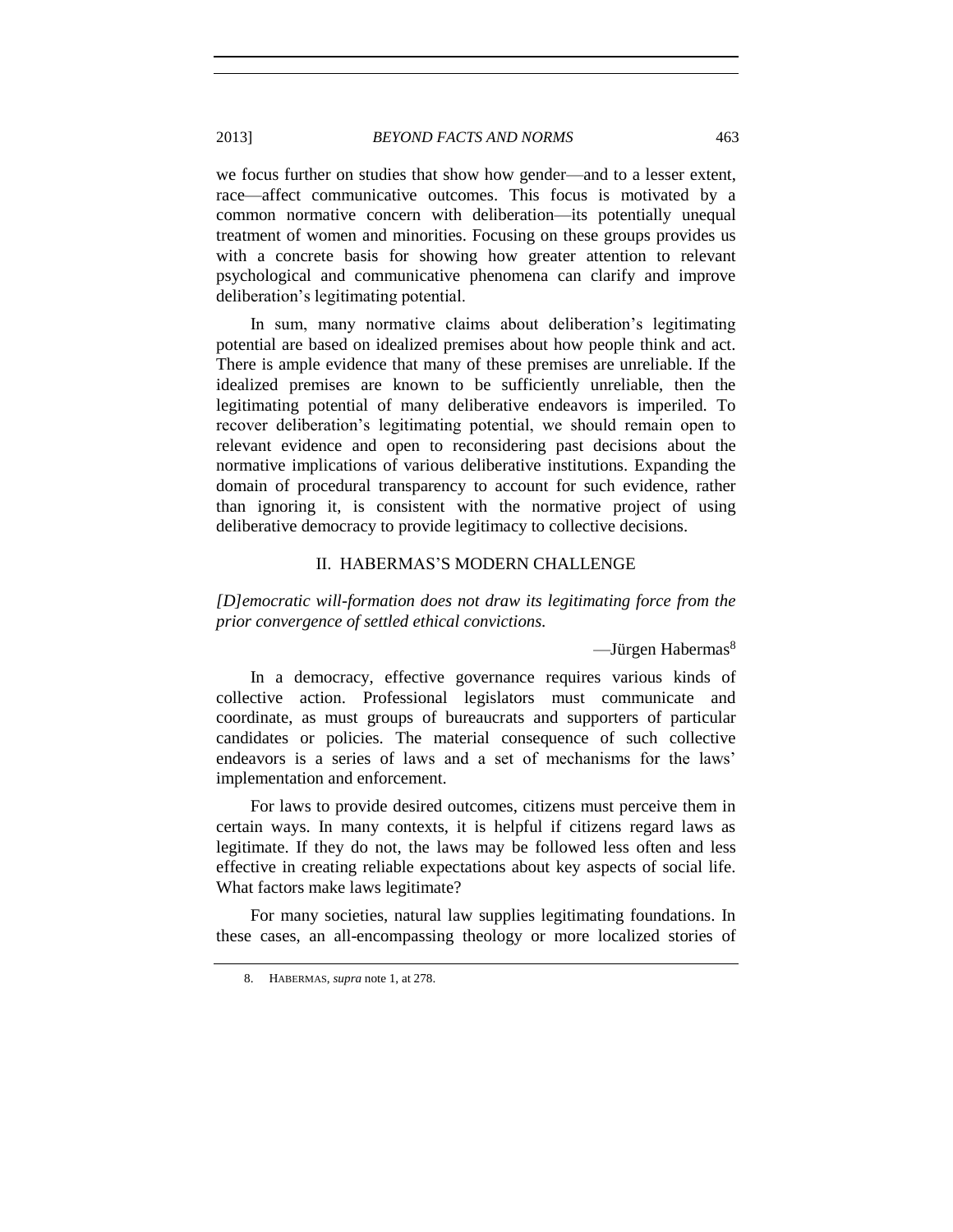divination provide a set of basic social facts on which judgments of right and wrong are based, and on which coherent legal theories are built. The foundations of most legal traditions of many modern nations can be traced to such origins.

In recent centuries and decades, however, there has been a growing challenge to the validity of these origins. Nationalisms that may have originated in contexts of dominant theologies now seek to have influence that transcends those theologies. At the same time, changes in the economies of scale of information transmission and travel expose people to an increasing range of cultures and worldviews. The growth of nationalism and changes in "who can communicate what to whom and when" has helped to fuel skepticism of traditional ways of thinking. In places where such skepticism is allowed to become part of the social discourse, questions are raised about whose notions of right and wrong should inform (or bind) collective decisionmaking.

This is the circumstance that Habermas examines. He seeks a method for generating legitimacy in the absence of a preexisting universally accepted moral code and in the presence of positive attitudes toward the possibility of progress through change. Habermas's thesis is that this challenge of modernity can be managed through the adoption of a procedural intervention. He argues that "democratic procedure should ground the legitimacy of law." <sup>9</sup> The procedural intervention is a form of deliberation. Habermas, quoting Frank Michelman, describes the intervention or deliberation as "refer[ring] to a certain attitude toward social cooperation, namely, that of openness to persuasion by reasons referring to the claims of others as well as one's own."<sup>10</sup>

A deliberative strategy can be implemented in many different ways. Habermas asks readers to contemplate the consequences of an ideal discourse. He offers a set of necessary conditions for an ID to exist. These are "necessary conditions under which legal subjects in their role of enfranchised citizens can reach an understanding with one another about what their problems are and how they are to be solved."<sup>11</sup>

One necessary condition that can offer legitimacy to collective decisionmaking is that all citizens have an opportunity to participate and that people treat all others as having equal participatory rights. According

<sup>9.</sup> *Id.* at 151.

<sup>10.</sup> *Id.* at 273 (quoting Frank I. Michelman, *Conceptions of Democracy in American Constitutional Argument: The Case of Pornography Regulation*, 56 TENN. L. REV. 291, 293 (1989)). 11. *Id.* at 445.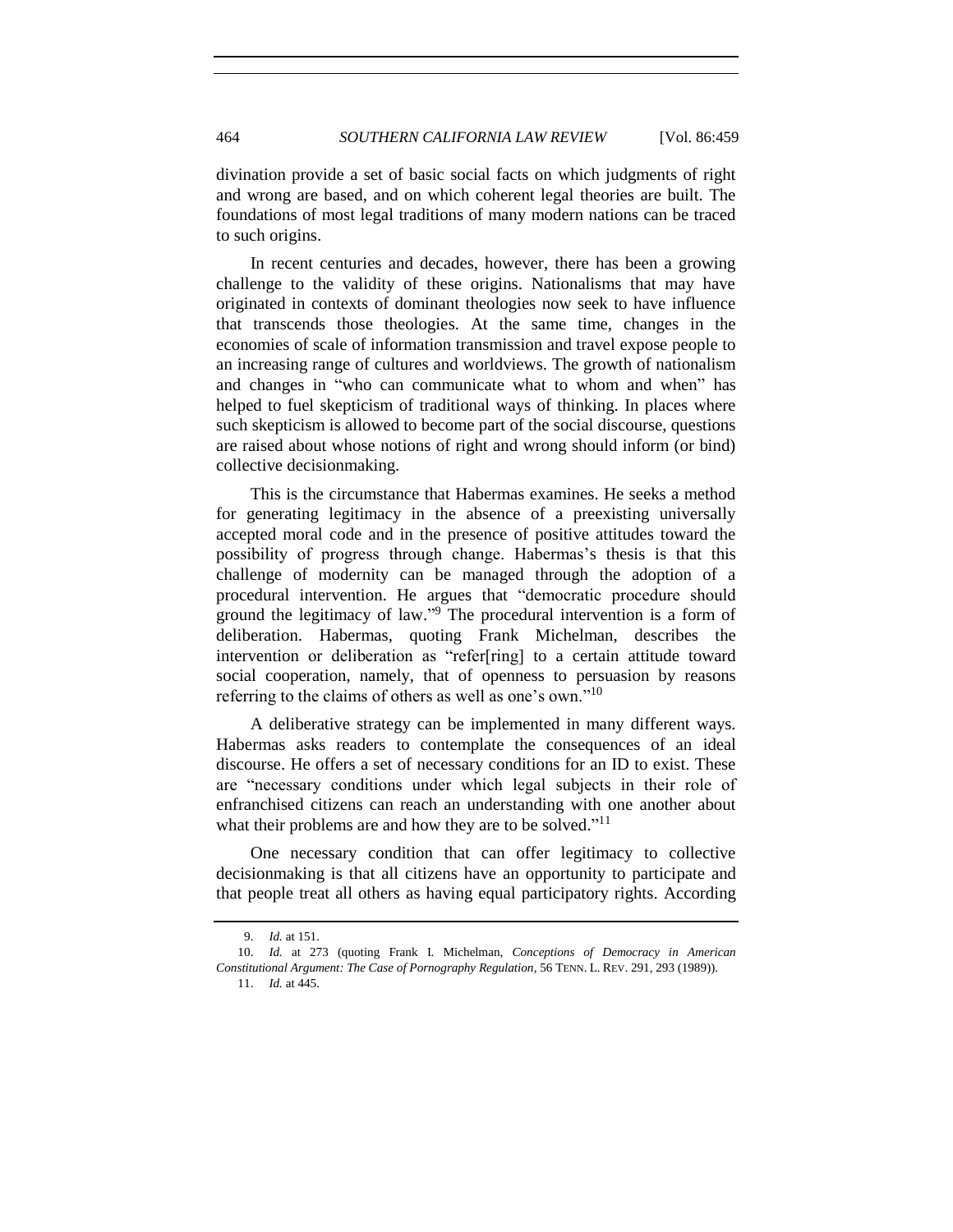2013] *BEYOND FACTS AND NORMS* 465

to Habermas, "[T]his principle explains the performative meaning of the practice of self-determination on the part of legal consociates who recognize one another as free and equal members of an association they have joined voluntarily."<sup>12</sup> The actual participation of all is not the necessary condition. Habermas assumes that citizens "concede one another the right to *remain* strangers." <sup>13</sup> Rather, the necessary condition is that all citizens have the opportunity to participate.

<span id="page-6-0"></span>Hence, citizens make choices about how involved to be. They need not be directly involved in other aspects of the legislative process, such as formal lawmaking or bureaucratic rulemaking. Habermas's treatise spells out a rationale justifying a professional legislature and a bureaucracy to whom citizens can delegate extensive authority: "[T]he communication structures of the public sphere relieve the public of the burden of decision making; the postponed decisions are reserved for the institutionalized political process."<sup>14</sup>

The requirement of any such professional institutions is that they be continuously connected to the public sphere through deliberative endeavors that generate valid social propositions on which laws should be based, and to which laws should remain responsible.

Discourses conducted by representatives can meet the condition of equal participation on the part of all members only if they remain porous, sensitive, and receptive to the suggestions, issues and contributions, information and arguments that flow in from a discursively structured public sphere, that is, one that is pluralistic, close to the grass roots, and relatively undisturbed by the effects of power.<sup>15</sup>

Habermas does not presume that deliberation will necessarily change how participants feel about particular policies or government in general. He works hard to distance his thesis from those that would impose on citizens a particular mindset towards governance. In *Between Facts and Norms*, citizens pursue their lives as they see fit. They can agree to disagree and they can consent to having important decisions made by others.<sup>16</sup>

Once such participation rights are established, deliberation can begin. In the ID, a subsequent set of procedures guides the deliberations.

<sup>12.</sup> *Id.* at 110.

<sup>13.</sup> *Id.* at 308.

<sup>14.</sup> *Id.* at 362.

<sup>15.</sup> *Id.* at 182.

<sup>16.</sup> *Id.* at 103.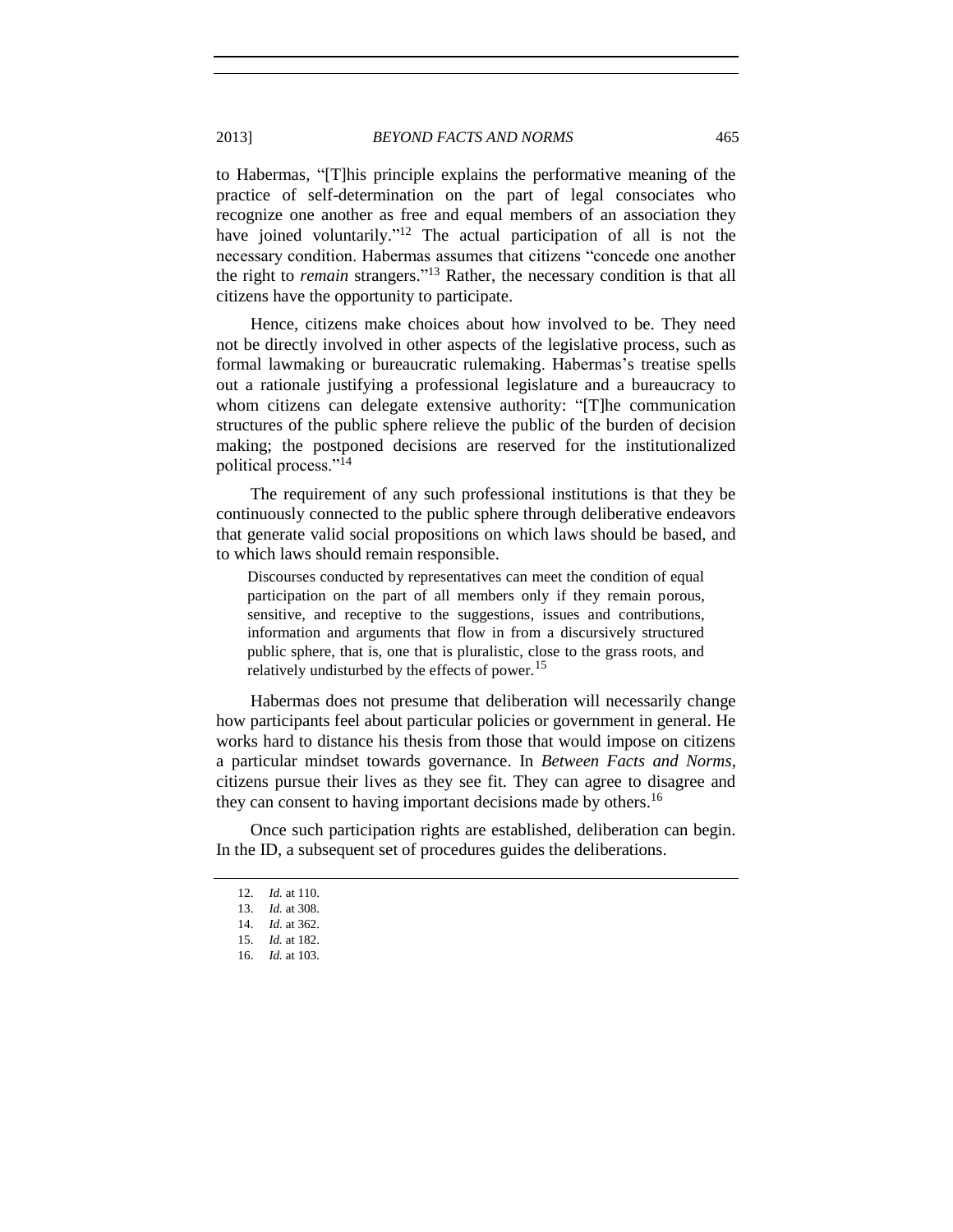[W]e assume that conditions of communication obtain that (1) prevent a rationally unmotivated termination of argumentation, (2) secure both freedom in the choice of topics and inclusion of the best information and reasons through universal and equal access to, as well as equal and symmetrical participation in, argumentation, and (3) exclude every kind of coercion—whether originating outside the process of reaching understanding or within it—other than that of the better argument, so that all motives except that of the cooperative search for truth are neutralized.<sup>17</sup>

While perhaps restrictive in the sense that everyone is obligated, at least in principle, to consider the claims of all others, it is not restrictive in the sense that a wide manner of considerations can be introduced. People are encouraged to present public issues from the perspective of the lives in which they live, even if these kinds of lives are not lived by many others. Those whose viewpoints would be seen by many as fringe instead of mainstream are invited to offer their point of view.<sup>18</sup>

Once basic speech rights and communicative norms are established, there is the question of information aggregation. Namely, what are participants to do with the array of claims and arguments made? Habermas's procedures allow for debate and disagreement. He describes a communicative outcome in which participants will seek to offer reasons that could be accepted by all others, including those whose world views are quite different than their own. Legitimacy comes from a communicative procedure in which all participants reach a consensus about the validity of certain propositions.<sup>19</sup>

The only propositions that "count" are ones that "all the participating parties *together* find acceptable."<sup>20</sup> In other words, in order for a proposition offered by some participant to be accepted as a legitimate basis for law, all participants must agree to treat the proposition as valid.<sup>21</sup> Habermas is careful to distinguish validity from truth. That a proposition is treated as valid implies that a group accepts it as a basis for subsequent action. But they need not treat the proposition as true in any absolute sense. All such propositions are regarded as potentially falsifiable by new information.

<sup>17.</sup> *Id.* at 230.

<sup>18.</sup> *See id.* at 182, 230.

<sup>19.</sup> *See id.* at 119.

<sup>20.</sup> *Id.*

<sup>21.</sup> Seyla Benhabib, *Toward a Deliberative Model of Democratic Legitimacy*, *in* DEMOCRACY AND DIFFERENCE: CONTESTING THE BOUNDARIES OF THE POLITICAL 67, 70 (Seyla Benhabib ed., 1996).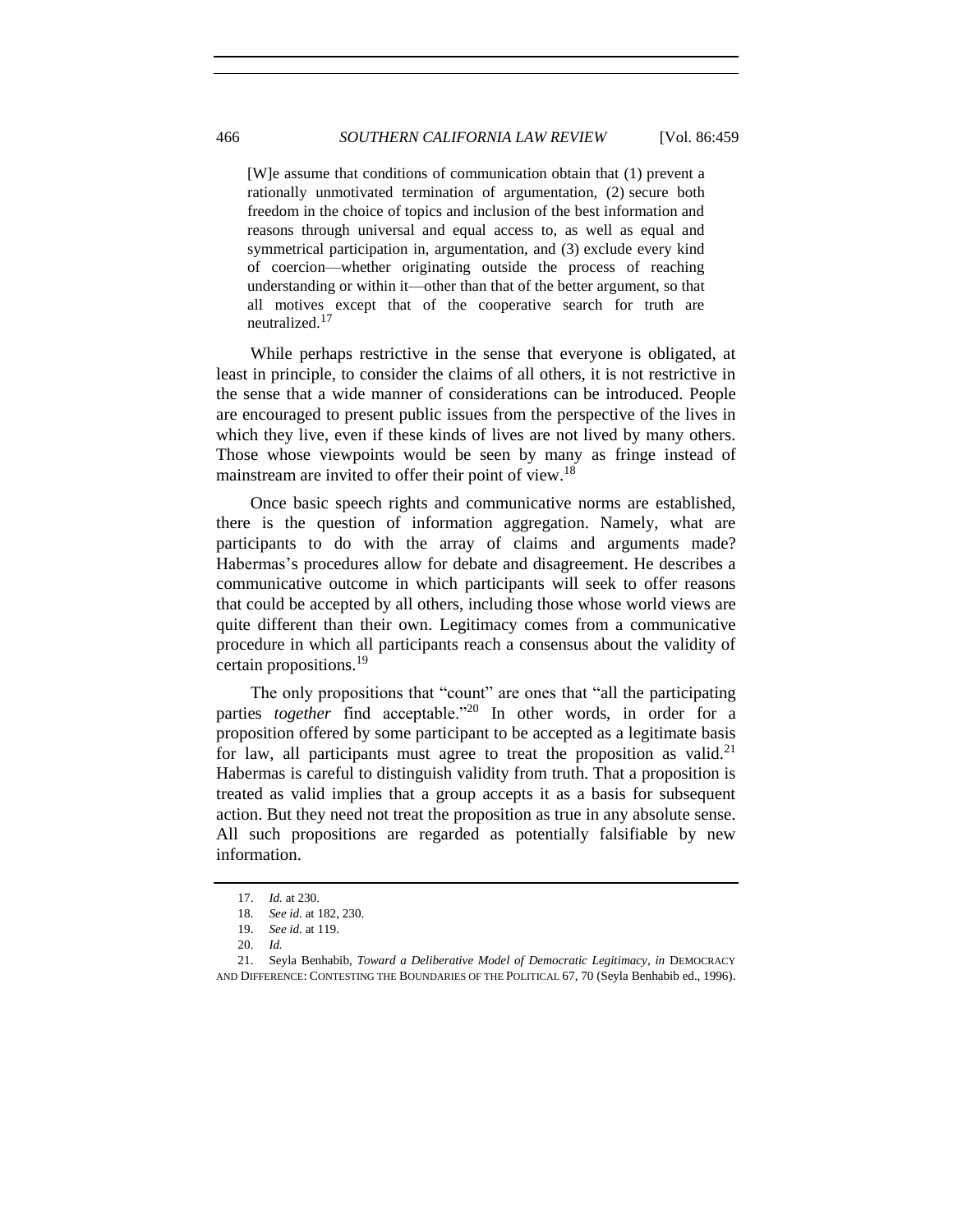While the ID has other attributes, we have described a set of necessary components. These components are also sufficient for a conversation about the extent to which an ID's legitimating potential persists in settings that are less than ideal.<sup>22</sup>

# III. HOW PSYCHOLOGICAL TRANSPARENCY THREATENS AND RESTORES DELIBERATION'S LEGITIMATING POTENTIAL

*Normative theories are open to the suspicion that they take insufficient notice of the hard facts . . . .*

 $-$ Jürgen Habermas<sup>23</sup>

Habermas addresses the challenge of modernity by proposing that an ID can yield collective decisions with desirable normative properties. This proposal can succeed. It can also fail. If human communication and reasoning have properties that Habermas's treatise does not anticipate, then the legitimating power of deliberative endeavors can be different than they would be under ideal conditions. To better understand how this power is lost, and how it can be recovered, we raise questions and offer evidence about common psychological characteristics that affect two critical foundations of deliberation's legitimating potential: the absence of communicative coercion in Part III.A and the possibility of unanimous assent in Part III.B.

In Part III, we not only shed light on how individual pieces of evidence related to coercion and assent affect deliberation's legitimating potential, we also clarify cumulative effects of these legitimacy-altering factors. We conclude in Part III.C by arguing that a decision to remain open

<sup>22.</sup> In *Deliberative and Democratic Legitimacy*, Joshua Cohen pursues a broader-ranging treatment of deliberation and legitimacy, meaning that *Between Facts and Norms* is not his only material starting point. Cohen offers "five main features" that characterize deliberative democracy: (1) "A deliberative democracy is an ongoing and independent association," (2) "free deliberation among equals is the basis of legitimacy," (3) "[t]he members have diverse preferences, convictions, and ideals concerning the conduct of their own lives," (4) "[members] prefer institutions in which the connections between deliberation and outcomes are evident to ones in which the connections are less clear," and (5) "[t]he members recognize one another as having deliberative capacities, i.e., the capacities required for entering into a public exchange of reasons and for acting on the result of such public reasoning." Joshua Cohen, *Deliberation and Democratic Legitimacy*, *in* DELIBERATIVE DEMOCRACY: ESSAYS ON REASON AND POLITICS 67, 72–73 (James Bowman & William Rehg eds., 1997). Our work in this paper focuses on his second, fourth, and fifth features. We argue that even in circumstances where deliberative participants believe themselves to be sympathetic to deliberation's normative ends, common psychological phenomena inhibit coercion-free conversation and the extent to which members see one another as equal. We conclude that remaining open to evidence of such phenomena can improve deliberation's legitimating potential.

<sup>23.</sup> HABERMAS, *supra* not[e 1,](#page-0-0) at 6.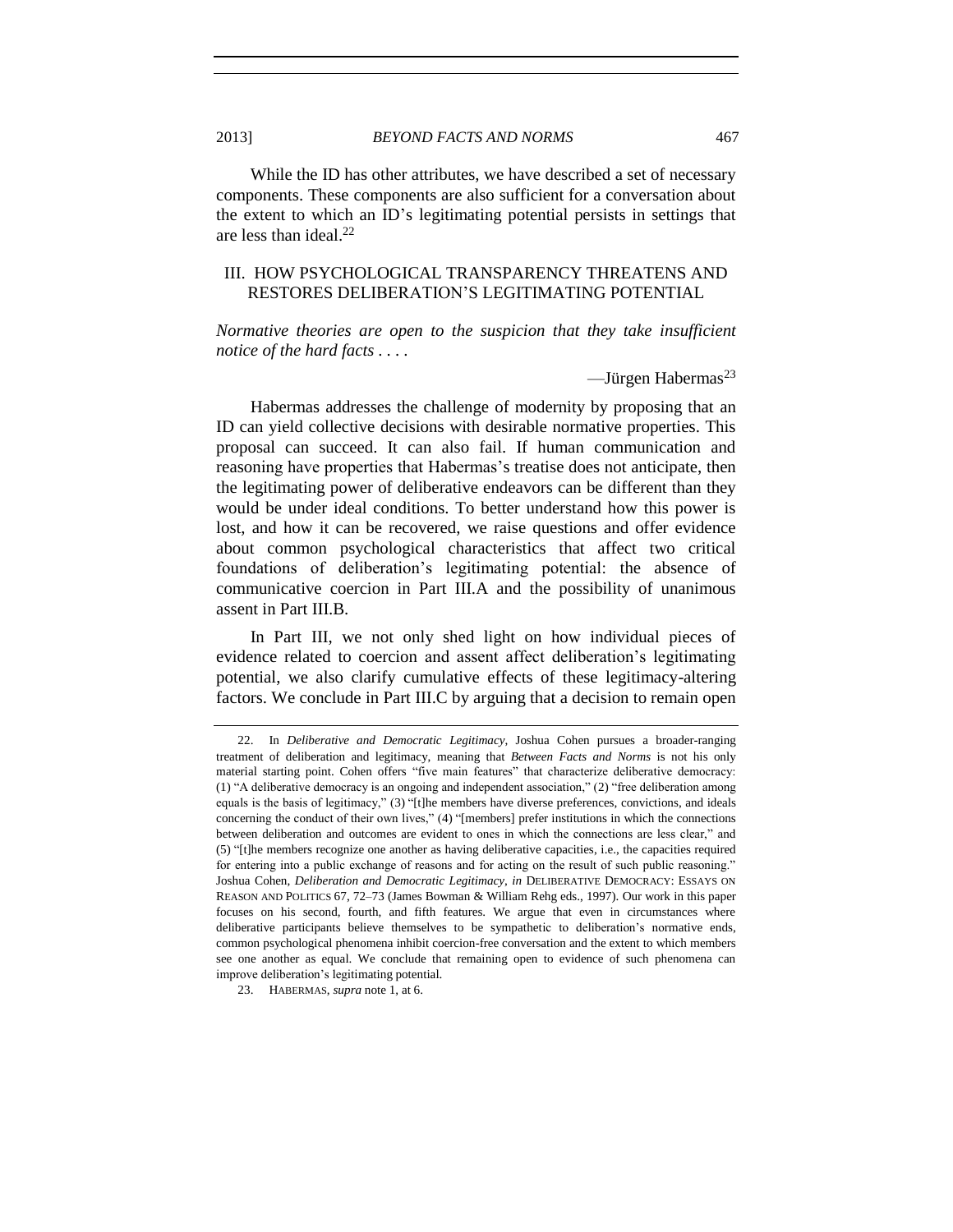to such evidence provides a basis for adjusting communicative expectations and revising the design of deliberative institutions in ways that advance the normative project of conferring legitimacy to collective decisions.

## A. IS COERCION-FREE DELIBERATION PSYCHOLOGICALLY REALISTIC?

Habermas builds his argument based on a vision of "the public use of unhindered communicative freedom . . . as enabling rational opinion- and will-formation: the free processing of information and reasons, of relevant topics and contributions is meant to ground the presumption that results reached in accordance with correct procedure are rational."<sup>24</sup> He sought to distinguish "the consensus-achieving force of a communication aimed at reaching understanding" from "the capacity for instrumentalizing another's will for one's own purposes."<sup>25</sup> Such distinctions include propositions about what people are thinking about when they converse with others—and just how free they are to think particular thoughts or express certain ideas in deliberative contexts.

What is coercion-free processing and would we know it if we saw it? If processing is not free because the manner in which people think about a particular topic is influenced by the social context in which they communicate with others, then how far—and in what directions—can participants deviate from free processing and still have their deliberations confer legitimacy on collective outcomes?

The main product of deliberation—the coding of social propositions as valid or invalid—requires participants and nonparticipants alike to proffer judgments on such questions. Deliberation's legitimating potential depends on the extent to which people see the procedures as having certain qualities. A key quality is the lack of coercion.

In contrasting his thesis with that of Immanuel Kant and Jean-Jacques Rousseau, Habermas argues,

Both [Kant and Rousseau's] conceptions miss the legitimating force of a discursive process of opinion- and will-formation, in which the illocutionary binding forces of a use of language oriented to mutual understanding serve to bring reason and will together—and lead to convincing positions to which all individuals can agree without coercion.<sup>26</sup>

<sup>24.</sup> *Id.* at 147.

<sup>25.</sup> *Id.* at 148.

<sup>26.</sup> *Id.* at 103.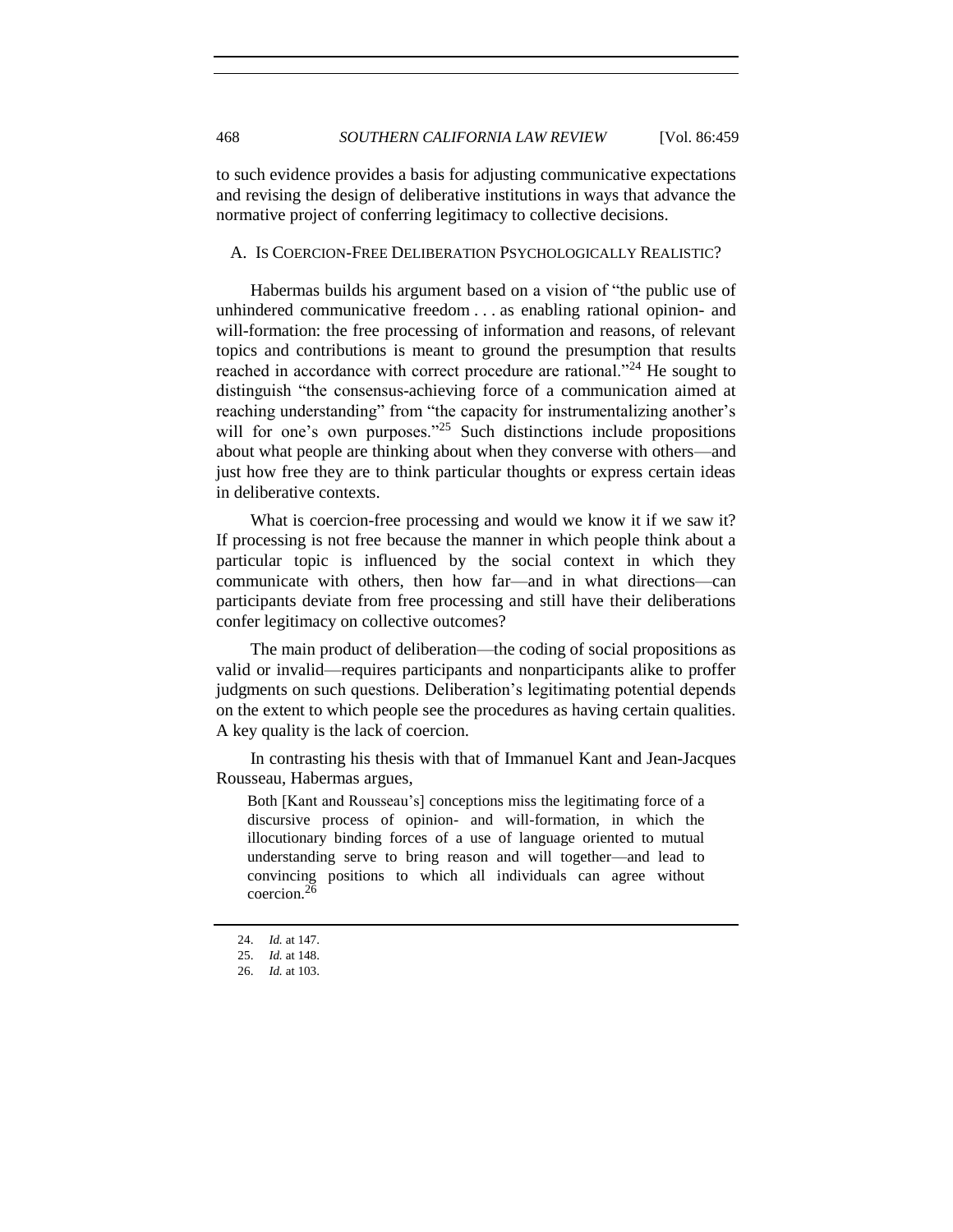The question then becomes "to what extent can any communication be coercion-free?" We contend that it is difficult for communication to be coercion free because most communicative relationships entail at least two important sources of coercion—dependence and persuasive power. Furthermore, the ID's unanimity requirements can introduce additional coercive force. We now address each of these factors in turn.

#### 1. When Can Dependence Introduce Coercion Into Deliberation?

By "dependence," we mean the fact that conversations do not happen in isolation. Conversations occur among people who have relationships that can or do persist outside of the conversation. In many cases, conversations entail an expectation of future interactions, in which the relevant future under consideration can range from a few seconds from now to an entire lifetime.

To visualize how dependence affects communication, think about a speaker who makes an argument to a listener. An idealized view of communication posits that the listener's reaction is based solely on the argument's content. But what if the listener hopes to have further conversations or other relationships with the speaker or others in attendance after the conversation ends? If there are some responses to the content that will affect the tenor or likelihood of future relations, the listener may have an incentive to factor such phenomena into the response. It may mean presenting oneself as more agreeable to a statement than one would be if the conversation could be held in isolation of all other matters or people (if one seeks good future relations), or it could mean presenting oneself as less agreeable (if one has the opposite desires). The main point is that conversations tend not to occur in isolation of other aspects of a social relation. Dependence raises questions about the extent to which processing is "free" in many situations.

Consider, for example, the work of Serena Chen, David Shechter, and Shelly Chaiken, which shows that when people discuss a range of topics, particularly those that may be controversial, they are impression motivated and seek to "satisfy current social goals."<sup>27</sup> In order to have a pleasant interaction, impression-motivated individuals express attitudes that fit opinions of their discussion partners.<sup>28</sup> These people are also more likely to

<sup>27.</sup> Serena Chen, David Shechter & Shelly Chaiken, *Getting at the Truth or Getting Along: Accuracy- Versus Impression-Motivated Heuristic and Systematic Processing*, 71 J. PERSONALITY & SOC. PSYCHOL. 262, 263 (1996).

<sup>28.</sup> *Id.* at 272.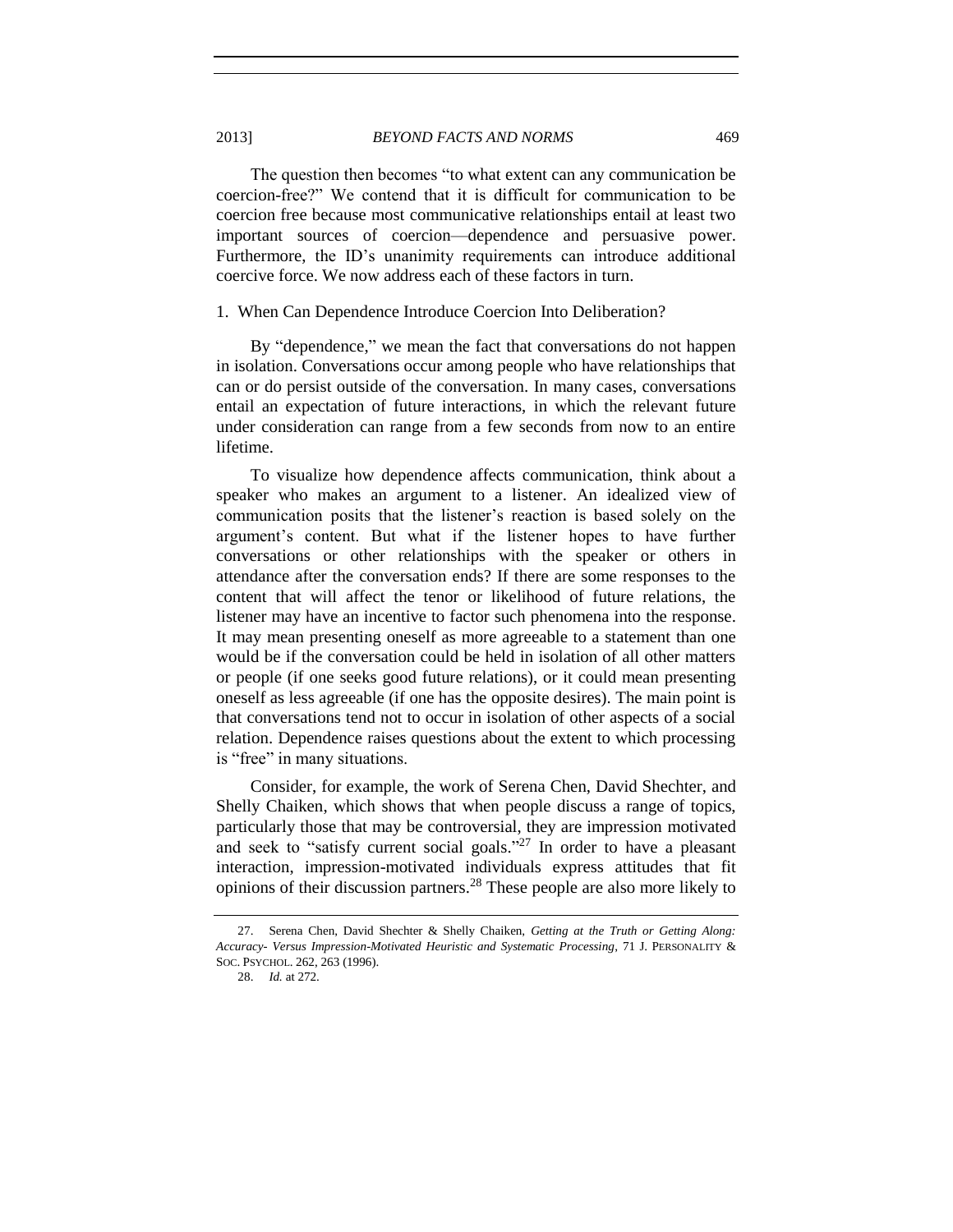view consensus information as a normative cue about what attitudes they ought to express. Chen, Shechter, and Chaiken show that such effects occur even amongst people who appear to be fully engaged in a conversation and who want to form well-reasoned, "objectively valid judgments" characterized by a "relatively impartial, open-minded treatment of information."<sup>29</sup>

A more general theme of research on information processing that impression motivation influences information processing and the judgments that result. Desires to please others can deeply affect information processing, with such effects often going undetected.<sup>30</sup> Hence, pressures to adhere to group conversational norms and trends cannot be separated from understanding how people think about and react to what others have said.

2. When Can Persuasive Power Introduce Coercion into Deliberation?

By persuasive power, we mean attributes of the source, content, or context of a message that makes others more likely to pay attention to it and attempt to reconcile it with their previous beliefs. Individuals are not equally endowed with such persuasive powers. Habermas recognized this fact explicitly.<sup>31</sup>

An important way in which persuasive power allows communicative coercion and undermines attempts to mitigate preexisting power imbalances is by affecting the extent to which men and women, and racial majorities and minorities, have equal opportunity to contribute to deliberations that, at least on their face, are procedurally fair. We will discuss four manifestations of such effects: (1) how people speak, (2) how people who speak are perceived by others, (3) how people react to others who have said something with which they disagree, (4) and the frequency with which people choose to interrupt one another.

HABERMAS, *supra* not[e 1,](#page-0-0) at 363–64 (emphasis omitted).

<sup>29.</sup> *Id.* at 263.

<sup>30.</sup> *See generally* Robert B. Cialdini & Noah J. Goldstein, *Social Influence: Compliance and Conformity*, 55 ANN. REV. PSYCHOL. 591 (2004) (reviewing literature in compliance and conformity, and exploring the effect of outside influences).

<sup>31.</sup> Habermas argues:

For as soon as the public space has expanded beyond the context of simple interactions, a differentiation sets in among organizers, speakers, and hearers; arenas and galleries; stage and viewing space. The actors' roles that increasingly professionalize and multiply with organizational complexity and range of media are, of course, furnished with unequal opportunities for exerting influence. But the political influence that the actors gain through public communication must ultimately rest on the resonance and indeed the approval of a lay public whose composition is egalitarian.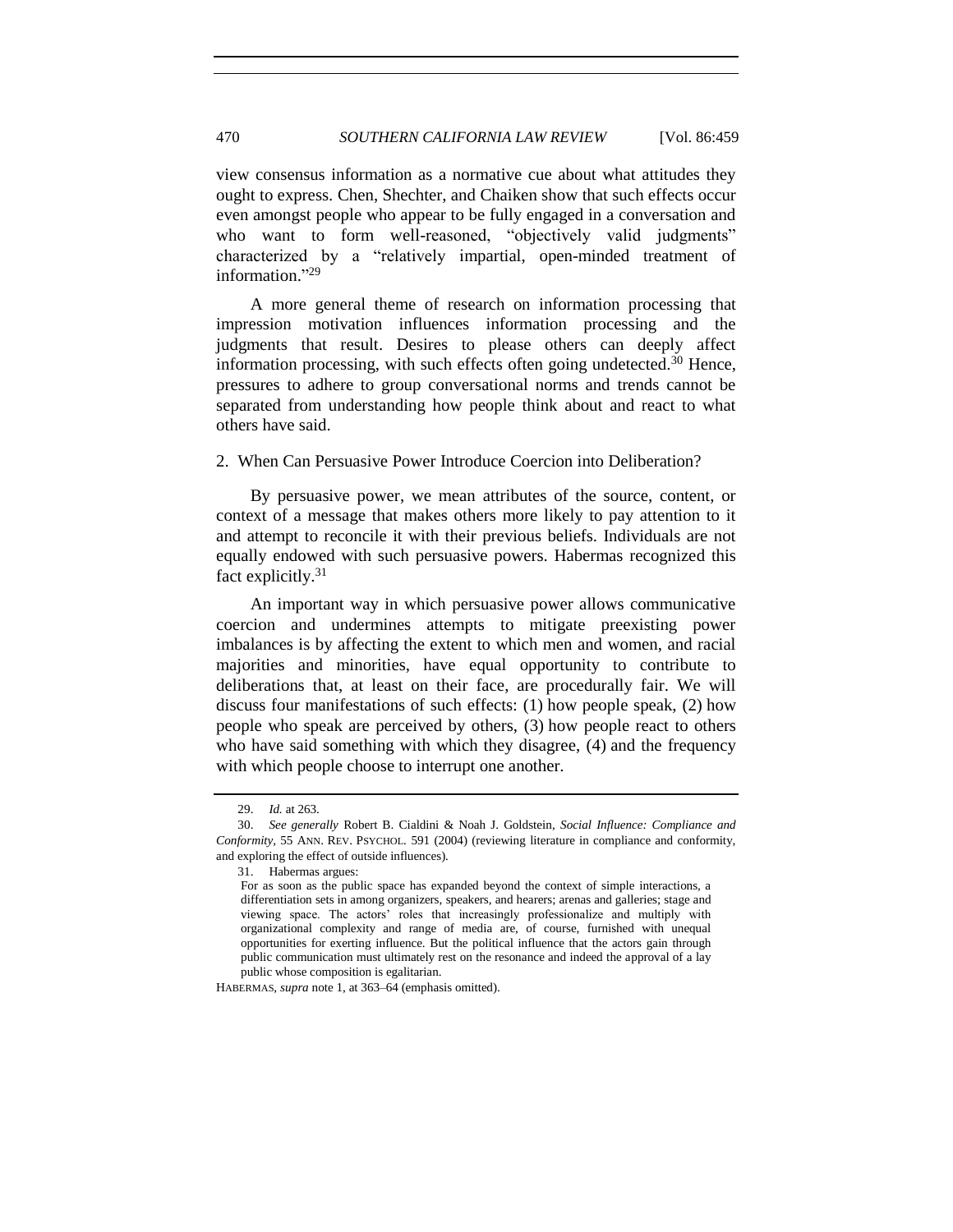# <span id="page-12-0"></span>a. Perceptions of Female Speakers

In conversation, individuals often expect men and women to behave differently.<sup>32</sup> A common expectation is that women will be less competent than men.<sup>33</sup> Such expectations shape how many women speak. Women tend to speak more tentatively (for example by giving more disclaimers) in the presence of men.<sup>34</sup> Women are less likely to promote themselves or speak about their own expertise or accomplishments than men.<sup>35</sup> They are also less likely to display emotions of anger or aggressive behavior, <sup>36</sup> and take fewer potentially beneficial conversational risks such as telling jokes or making humorous commentary.<sup>37</sup> In general, "[m]embers of a group who have lower external status characteristics than their groupmates have a difficult time achieving proportionate influence over group decisions."38

Gender-based competence expectations also affect how men hear women. In a series of group decision settings, Melissa Thomas-Hunt and Katherine Phillips first identified participants' relative skills and then examined the participants' reactions to "expert" women.<sup>39</sup> They observed

34. Linda L. Carli, *Gender, Language and Influence*, 59 J. PERSONALITY & SOC. PSYCHOL. 941, 941–42 (1990) (briefly reviewing past studies on the relationship between status and language).

38. Ridgeway, *supra* not[e 32,](#page-12-0) at 76.

39. Melissa C. Thomas-Hunt & Katherine W. Phillips, *When What You Know Is Not Enough:* 

<sup>32.</sup> *See* Monica Biernat & Diane Kobrynowicz, *Gender- and Race-Based Standards of Competence: Lower Minimum Standards but Higher Ability Standards for Devalued Groups*, 72 J. PERSONALITY & SOC. PSYCHOL. 544, 550 (1997) (discussing differing expectations and treatment of male and female applicants in an employment context); Joseph A. Bonito, *A Social Relations Analysis of Participation in Small Groups*, 70 COMM. MONOGRAPHS 83, 84 (2003) (examining participation and participator judgments in small same- and mixed-sex groups); Cecilia L. Ridgeway, *Status in Groups: The Importance of Motivation*, 47 AM. SOC. REV. 76, 85–86 (1982) (examining the influence of male and female members upon a group based on their external status and perceived motivation).

<sup>33.</sup> Some women are expected to be particularly incompetent. For example, Susan Fiske and her coauthors found that people expect housewives to be largely incompetent, rating this group approximately as competent as the elderly and the disabled. Susan T. Fiske et al., *A Model of (Often Mixed) Stereotype Content: Competence and Warmth Respectively Follow From Perceived Status and Competition*, 82 J. PERSONALITY & SOC. PSYCHOL. 878, 887. Over a series of studies, Fiske found that this rating of housewives to be one of the most stable group ratings. *Id.* at 886. Furthermore, businesswomen and feminists were rated highly competent, but were judged to be less tolerant and less sincere than housewives. *Id.* at 886–87.

<sup>35.</sup> Laurie A. Rudman, *Self-Promotion as a Risk Factor for Women: The Costs and Benefits of Counterstereotypical Impression Management*, 74 J. PERSONALITY & SOC. PSYCHOL. 629, 629–30, 634 (1998).

<sup>36.</sup> Ursula Hess, Sylvie Blairy & Robert E Kleck, *The Influence of Facial Emotion Displays, Gender, and Ethnicity on Judgments of Dominance and Affiliation*, 24 J. NONVERBAL BEHAV. 265, 267, 279–80 (2000).

<sup>37.</sup> Dawn T. Robinson & Lynn Smith-Lovin, *Getting a Laugh: Gender, Status and Humor in Task Discussions*, 80 SOC. FORCES 123, 125, 139–42 (2001) (finding that in an interactive group setting, men are (1) more likely than women to tell jokes; and (2) more likely than women to use humor in an aggressive and status-improving manner).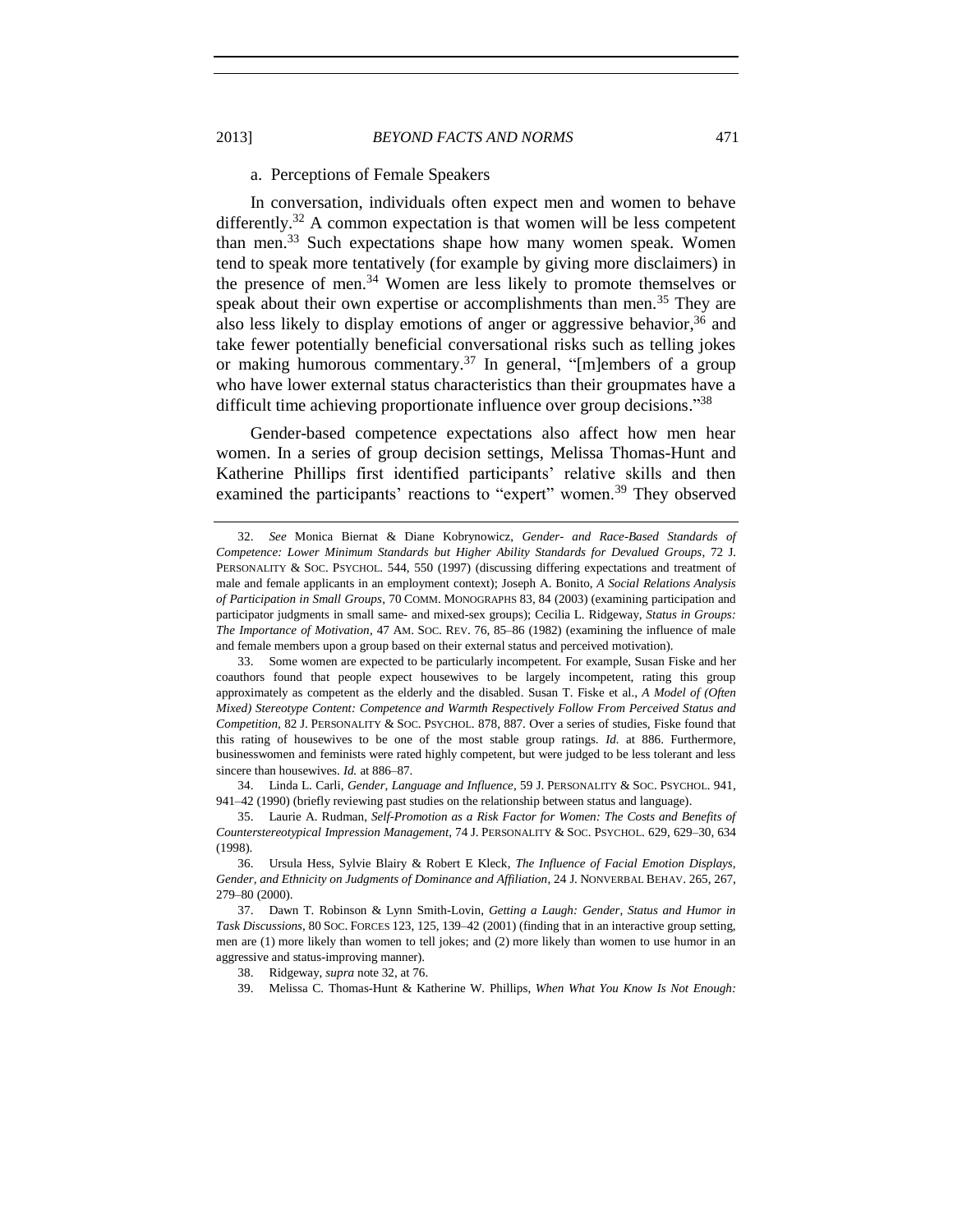that expert women were perceived to be significantly less competent than similarly expert men. And while expert men had more influence on others' behaviors and group outcomes than did nonexpert men, expert women were not more influential than their nonexpert counterparts. Thomas-Hunt and Phillips concluded that "the combination of receiving lower performance assessments than men for similar contributions and reductions in their own confidence may diminish the influence of women experts on their groups." 40

High-status women face other challenges. Lisa Sinclair and Ziva Kunda examined reactions of men towards women whose statements could threaten male participants' self-esteem.<sup>41</sup> In one example, they show that female managers who provide negative feedback are later rated as significantly less competent than male managers who made identical statements.<sup>42</sup> There were no corresponding differences in competence judgments when managers gave positive feedback.<sup>43</sup> In other words, women get no credit for complimenting men (men treat the compliment as deserved). However, women's reputations are harmed when their words threaten men (men are more apt to treat the negative feedback as reflecting on the woman's competence rather than their own). Similar results were found in another study examining white respondents' reactions to statements by blacks.<sup>44</sup> They found that antiblack stereotypes about competence emerged in white subjects after the "out-group" member (black participant) said something disagreeable to a member of the "in group" (white participant), but not after blacks made agreeable statements.<sup>45</sup>

b. Conversational Turn Taking

The relevance of these communicative expectations to deliberation's legitimating power becomes greater when they shape communicative behavior. A critical conversational behavior is turn taking—in particular, who interrupts whom and when. Lynn Smith-Lovin and Charles Brody

45. *Id.* at 289.

*Expertise and Gender Dynamics in Task Groups*, 30 PERSONALITY & SOC. PSYCHOL. BULL. 1585, 1594 (2004).

<sup>40.</sup> *Id.* (citation omitted).

<sup>41.</sup> Lisa Sinclair & Ziva Kunda, *Motivated Stereotyping of Women: She's Fine If She Praised Me But Incompetent If She Criticized Me*, 26 PERSONALITY & SOC. PSYCHOL. BULL.1329, 1331, 1333 (2000) (confirming through three experiments the hypothesis that "women will be judged less competent than men when they provide negative feedback but not when they provide positive feedback").

<sup>42.</sup> *Id.* at 1336.

<sup>43.</sup> *Id.*

<sup>44.</sup> Ziva Kunda et al., *The Dynamic Time Course of Stereotype Activation: Activation, Dissipation, and Resurrection*, 82 J. PERSONALITY & SOC. PSYCHOL. 283, 287 (2002).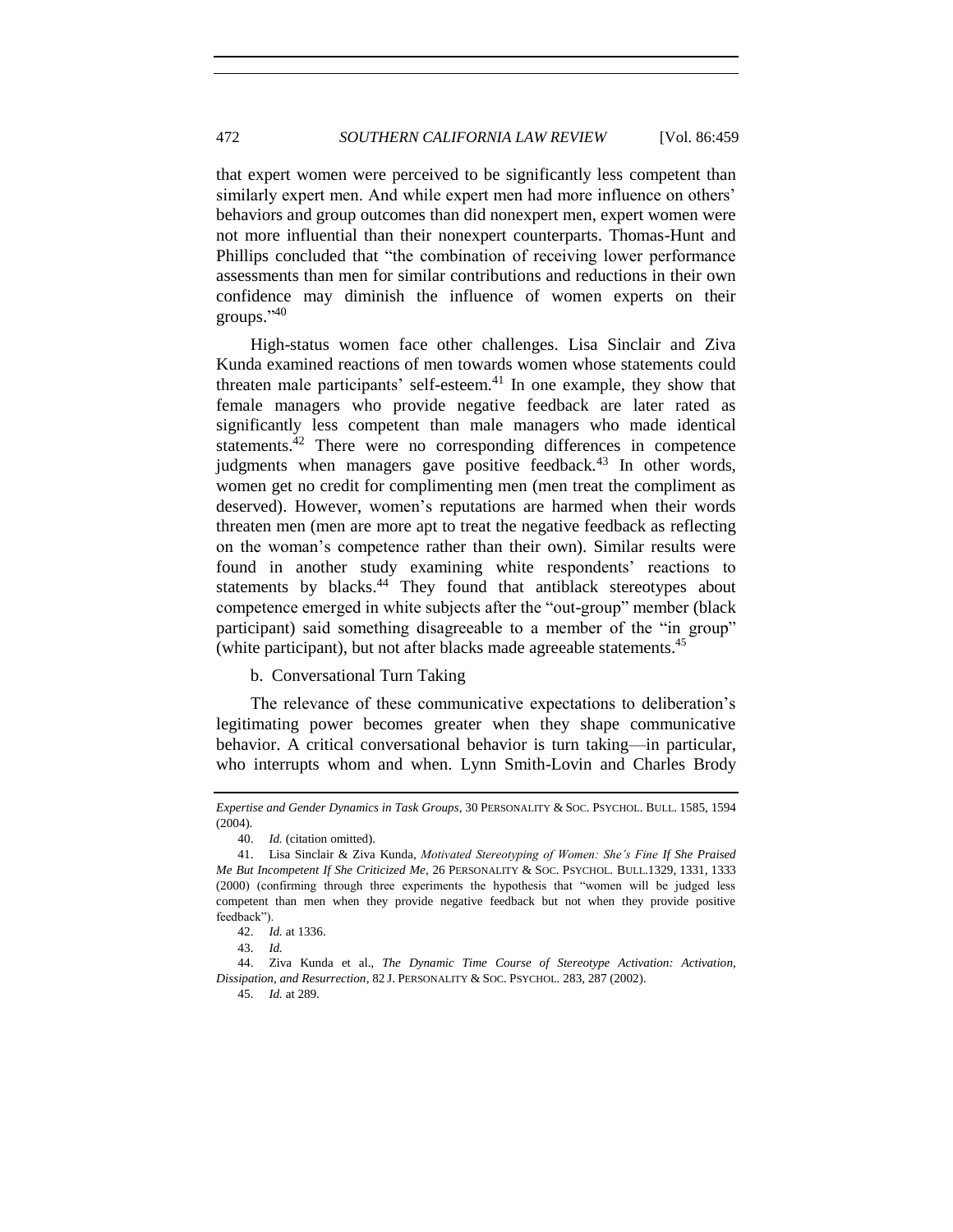2013] *BEYOND FACTS AND NORMS* 473

found that while women interrupt both genders equally, men are much more likely to interrupt women.<sup>46</sup> Moreover, when men interrupted other men, they did so with positive, reinforcing interruptions, while men interrupted women more often with negative interruptions.<sup>47</sup>

Many studies document the magnitude of such conversational imbalances. In one well-known study, Don Zimmerman and Candace West recorded a wide array of conversations from contexts including coffee shops, drug stores, and various places in a university community.<sup>48</sup> They then analyzed same-sex and cross-sex conversations separately.

In cross-sex conversations, 96 percent of all interruptions entailed a man interrupting a woman.<sup>49</sup> In other words, the ratio of men interrupting women to women interrupting men was 23:1. Moreover, despite finding same-sex interruption patterns to be clustered, meaning that some same-sex conversations had many interruptions while others had few, the asymmetric pattern of cross-sex interruptions was more uniform. <sup>50</sup> Many men in the sample interrupted women at comparable rates.<sup>51</sup>

Zimmerman and West also examined what happened to the conversations after the interruptions. They found another gender-specific difference. After being interrupted by a member of the other sex, men continued talking.<sup>52</sup> Women fell silent. In the few instances in which a woman interrupted a man, "there was no ensuing silence prior to the male speaking again" after the woman finished interrupting.<sup>53</sup> By contrast, nearly 70 percent of women who were interrupted by a man fell silent for more than three seconds after the conclusion of his interrupting utterance an amount of time that is typically long enough for a person to forfeit their next turn to speak in ensuing conversation.<sup>54</sup>

<sup>46.</sup> Lynn Smith-Lovin & Charles Brody, *Interruptions in Group Discussions: The Effects of Gender and Group Composition*, 54 AM. SOC. REV. 424, 430 (1989).

<sup>47.</sup> *Id.* at 431.

<sup>48.</sup> Don H. Zimmerman & Candace West, *Sex Roles, Interruptions and Silence in Conversation*, *in* LANGUAGE AND SEX: DIFFERENCE AND DOMINANCE 105, 111 (Barrie Thorne & Nancy Henley eds., 1975).

<sup>49.</sup> *Id.* at 116.

<sup>50.</sup> *Id.*

<sup>51.</sup> *Id.* at 116–17.

<sup>52.</sup> *Id.* at 118.

<sup>53.</sup> *Id.*

<sup>54.</sup> *See generally* Michael B. Walker, *Smooth Transitions in Conversational Turn-Taking: Implications for Theory*, 110 J. PSYCHOL. 31, 32 (1982) (discussing studies on the duration of pauses within conversation).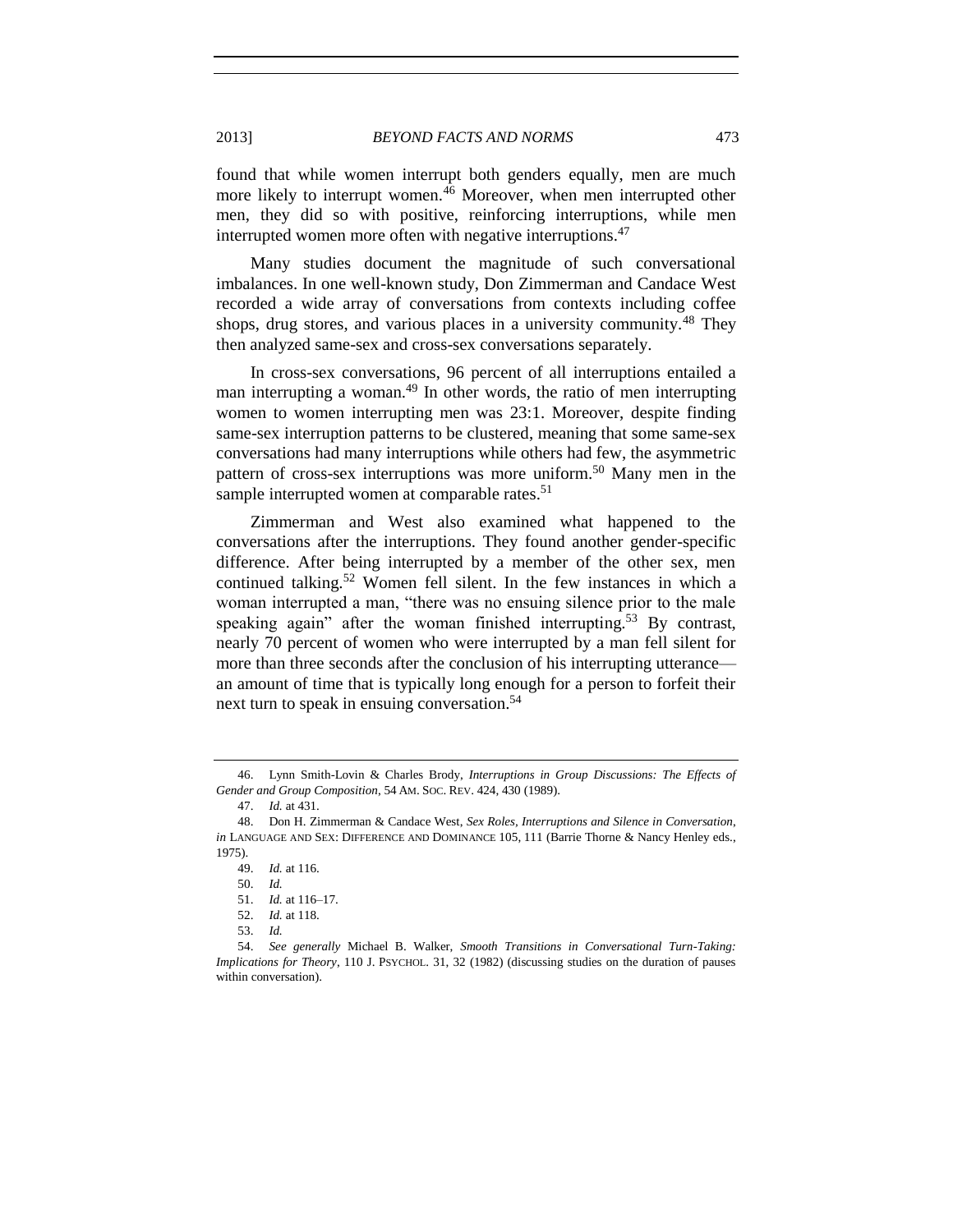#### c. Further Implications

So far, we have described how implications of dependence and persuasive power affect how men and women think and act when conversing with one another. When we combine these findings with research on conversational-order effects, the reliability of idealized versions of how people communicate is further challenged. For example, even when people are highly engaged in a conversation, the order in which things are said has significant effects on the rest of the conversation and subsequent opinions.<sup>55</sup> Under a "primacy effect," the first piece of information introduced in a conversation tends to have larger effects on postcommunicative opinions.<sup>56</sup> Alternatively, a "recency effect" occurs where the second piece of information has a larger effect on postcommunicative opinions.

More generally, things said earlier in a conversation tend to influence the subsequent content of the conversation more than things said later.<sup>57</sup> Hence, the earlier in a conversation that someone speaks, the more likely it is that his views will be remembered and referenced as the conversation continues. As Martin Pickering and Simon Garrod's work shows, it is natural for individuals in dialogue to engage in "interactive alignment" that is, even when people are engaged in a dialogue and motivated to achieve a mutual understanding, they are also cognitively predisposed to align their comments with those that came before.<sup>58</sup>

What are the consequences for deliberation's legitimating potential when we combine the content of the order-effects studies with the genderinequality-in-communication studies described above? One implication is that people who speak earlier will have a greater effect on the subsequent discussion. If men are far more likely to interrupt women than women are to interrupt men, and if order effects make things said early in a conversation more influential than things said later, then actual opportunities for influence can be very unequal even in a deliberative

<sup>55.</sup> Curtis P. Haugtvedt & Duane T. Wegener, *Message Order Effects in Persuasion: An Attitude Strength Perspective*, 21 J. CONSUMER RES. 205, 211, 214 (1994) (discussing two experiments examining message order effects within an attitude strength framework and finding a significant primacy effect where the personal relevance of the message topic was high and a significant recency effect where relevance of the message topic was low).

<sup>56.</sup> *Id.* at 205.

<sup>57.</sup> *See* Martin J. Dennis & Woo-Kyoung Ahn, *Primacy in Causal Strength Judgments: The Effect of Initial Evidence for Generative Versus Inhibitory Relationships*, 29 MEMORY & COGNITION 152 (2001) (presenting several experiments showing primacy effects in causal learning).

<sup>58.</sup> Martin J. Pickering & Simon Garrod, *Toward a Mechanistic Psychology of Dialogue*, 27 BEHAV. & BRAIN SCI. 169, 169–72, 174, 177 (2004).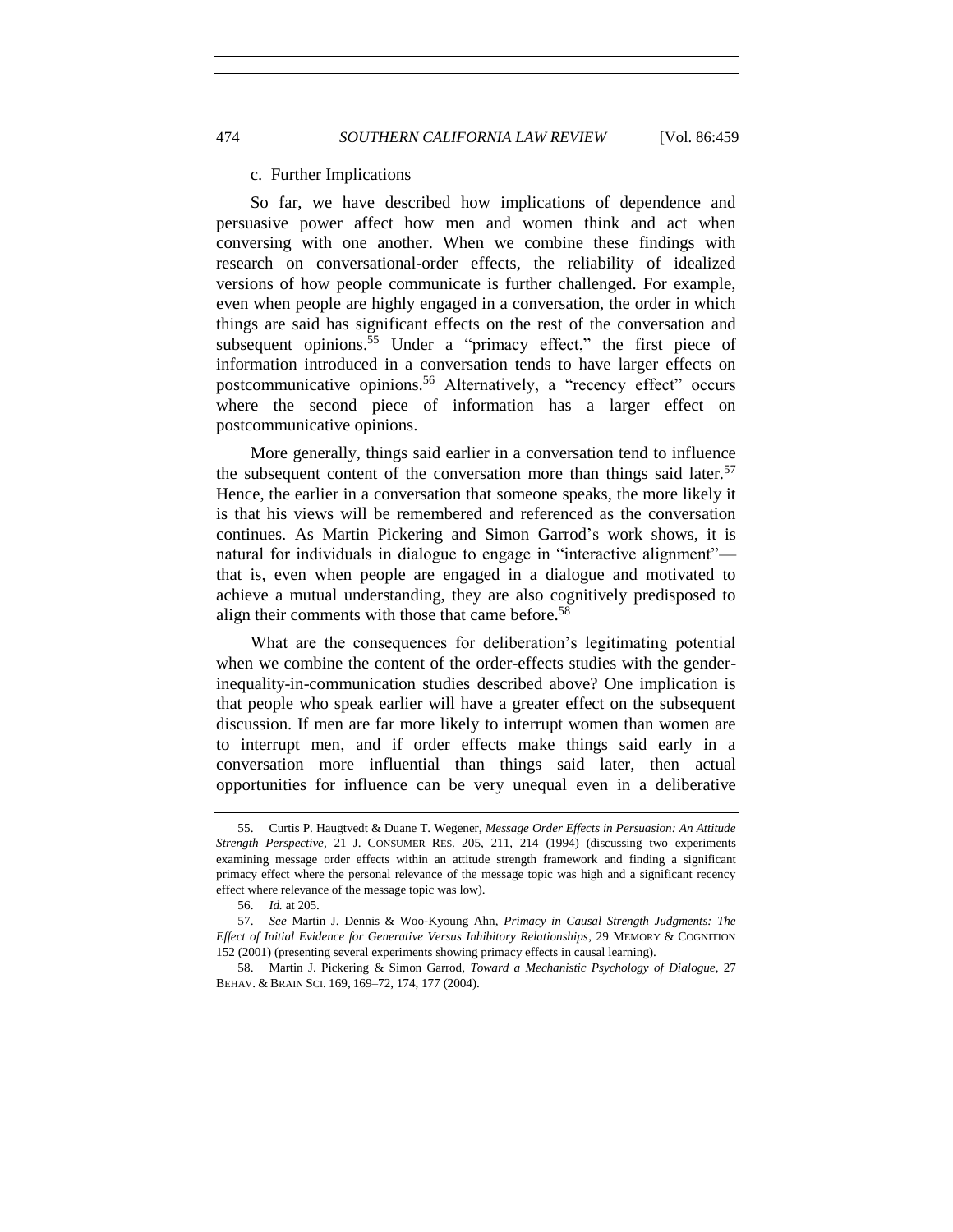environment that appears to offer all participants equal opportunities to speak and be heard. When men think less of women after women say something with which the men disagree, the conversational inequality is further magnified.

If citizens understand that deliberative mechanics are so skewed, then they may lack confidence in deliberative processes and outcomes. They may come to believe that coercion has been introduced into the deliberative chamber—that certain people are not as free to think particular thoughts or express certain ideas as others. In such cases, deliberation's legitimating potential is diminished. The first step in recovering this lost potential is to replace, in communicative expectations and in the design of deliberative institutions, evidence-inconsistent communicative idealizations with premises about communication that are more evidence consistent. We will return to such endeavors in Part III.C.

# 3. When Can the Ideal Discourse's Unanimity Criterion Introduce Coercion into Deliberation?

Above and beyond the coercive potential of persuasive power and dependence is the coercive potential found in the ID's unanimity criterion. Habermas, referencing the work of Rousseau and Kant, explains that "the claim to legitimacy on the part of a legal order built on rights can be redeemed only through the socially integrative force of the 'concurring and united will of all' free and equal citizens."<sup>59</sup> With this criterion, a new question arises: How many of the participants must agree? In the ID, agreement is needed at several points. Unanimous agreement is required not only on whether any given proposition is valid, but also on the decision to enter a deliberative chamber as a means of legitimating social consensus in the first place and on the decision to stay in the chamber once the discussions start.

Under what conditions would people agree to participate in such an endeavor? In other words, what must people believe about the behaviors of others, the time commitment, and the likely consequence of the endeavor in order to be willing to participate? While many deliberation advocates cite public spiritedness as being sufficient to induce participation,  $60$  there is

<sup>59.</sup> HABERMAS, *supra* not[e 1,](#page-0-0) at 32.

<sup>60.</sup> *See generally* ACKERMAN & FISHKIN, *supra* not[e 7](#page-2-0) (arguing that public spiritedness would be sufficient to induce millions of people to participate in deliberation if it were organized and compensated); E. ALLAN LIND & TOM R. TYLER, THE SOCIAL PSYCHOLOGY OF PROCEDURAL JUSTICE (1988) (arguing that people like having an opportunity to express their views before public decisions are made).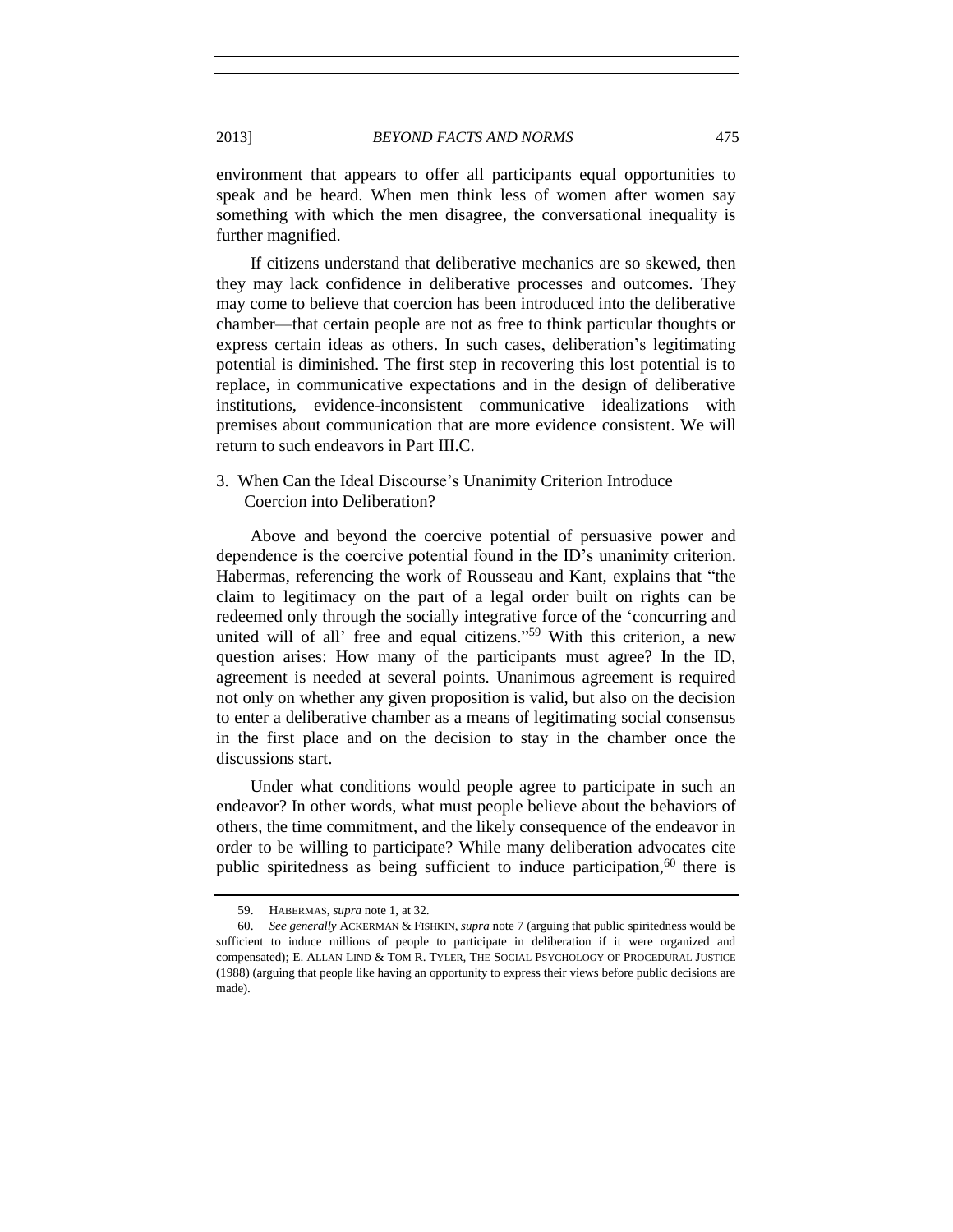reason for doubt. An innovative set of experiments that offered citizens an opportunity to deliberate and interact with members of Congress found substantial interest in deliberations among people who feel alienated from more traditional forms of representative government.<sup>61</sup> By contrast, other scholars have examined how much people would be willing to pay to deliberate as a means of estimating the depth of interest in such endeavors. Mathew McCubbins and Daniel Rodriguez, for example, offered opportunities to deliberate on collectively beneficial topics.<sup>62</sup> The key part of their design was to vary the cost of participating. They found that even tiny costs had a significant negative effect on how groups performed on the same tasks: participants bearing costs did not perform as well as those who could freely deliberate. <sup>63</sup> Judge Richard Posner's rebuttal to Bruce Ackerman and James Fishkin's *Deliberation Day*, which proposes giving everyone a day off from work and paying them \$150 each to deliberate national issues, supports this view.<sup>64</sup> Posner argues that if deliberation was seen as inherently valuable "you wouldn't have to pay voters to do it."<sup>65</sup>

Unanimity requirements also introduce forms of dependence. In many cases, decisions to participate or remain in a conversation cannot be decoupled from broader social relationships. People may enter a deliberative chamber because they want to establish or reinforce relationships with others that are largely or wholly independent of the content of the deliberative session. $66$  But what happens if someone goes into the chamber and then wants to leave because they are disappointed in the proceedings, or for some other reason? In *Between Facts and Norms*, people are free to remain strangers.<sup>67</sup> But to the extent that a person wishes to continue relationships with others in the deliberative chamber, they will feel some pressure to stay. This force may be sufficient to induce people to remain part of the conversation even though they would exit if the

- 65. Richard Posner, *Smooth Sailing*, LEGAL AFF. Jan.–Feb. 2004, at 40, 41.
- 66. *See supra* Part III.A.1.

<sup>61.</sup> Michael A. Neblo et al., *Who Wants to Deliberate—And Why?*, 104 AM. POL. SCI. REV. 566, 574 (2010) (explaining that "[y]ounger people, racial minorities, and lower-income people expressed significantly *more* willingness to deliberate" than other demographic groups) (footnote omitted).

<sup>62.</sup> Mathew D. McCubbins & Daniel B. Rodriguez, *When Does Deliberating Improve Decisionmaking?*, 15 J. CONTEMP. LEGAL ISSUES 9, 19–22, 25–29 (2007) (offering each participant of a group experiment ten dollars for every math problem answered correctly by every member of the group, thereby encouraging deliberation).

<sup>63.</sup> *Id.* at 30–31 & n.82 (finding that charging even a dollar for participants to receive information significantly decreased participation in deliberation). *See also* JOHN RH. HIBBING & ELIZABETH THEISS-MORSE, STEALTH DEMOCRACY: AMERICANS BELIEFS ABOUT HOW GOVERNMENT SHOULD WORK 187 (2002).

<sup>64.</sup> ACKERMAN & FISHKIN, *supra* not[e 7,](#page-2-0) at 3.

<sup>67.</sup> *See supra* not[e 13](#page-6-0) and accompanying text.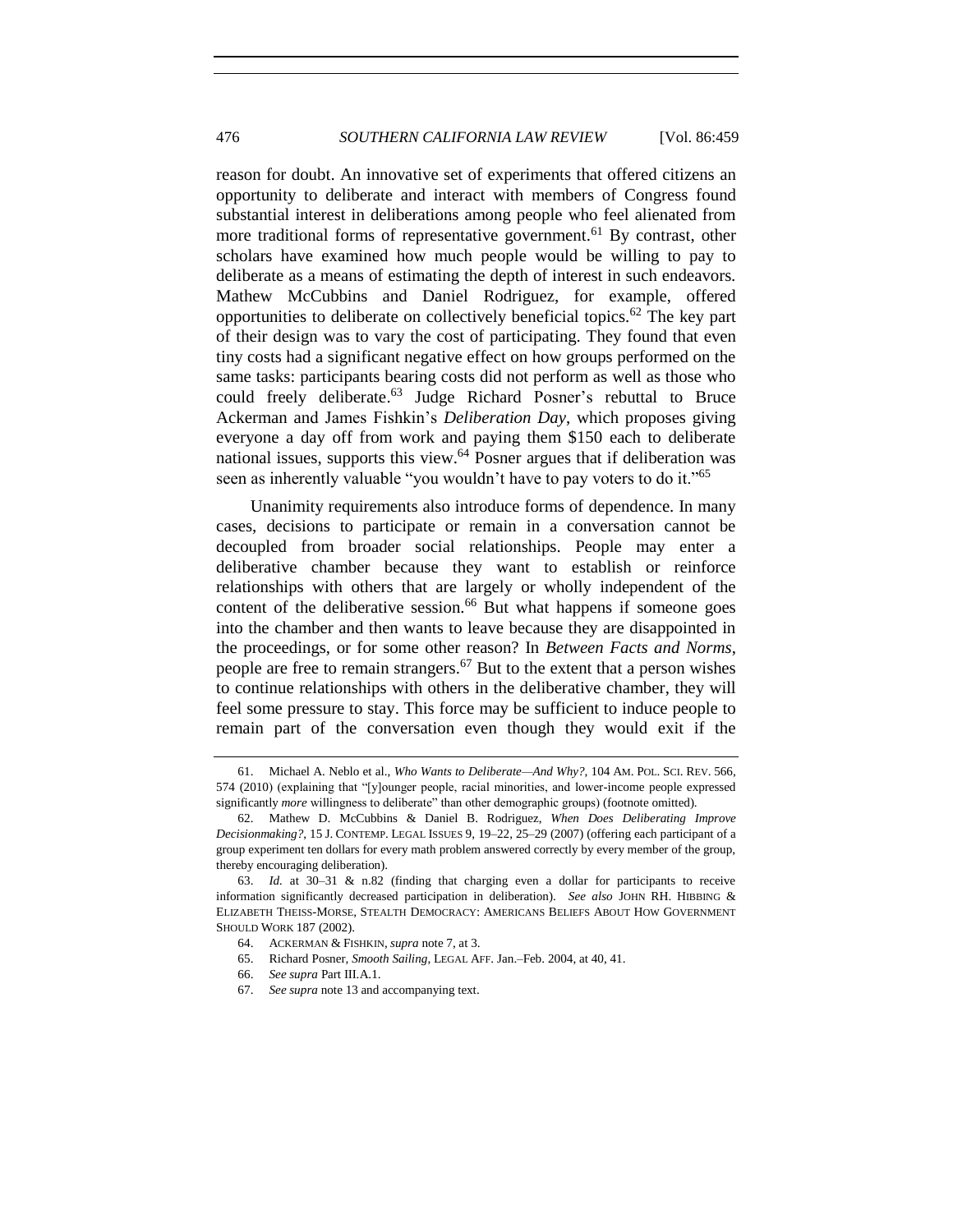2013] *BEYOND FACTS AND NORMS* 477

deliberation and all other relationships could be separated in everyone's perceptions and memories.

The presence of people who are coerced into staying and the absence of people who choose to leave a deliberative conversation because of how it progresses raise important questions about the extent to which unanimous assent can be claimed. In particular, should leaving because of unhappiness with the conversation mean forfeiting one's voice? Since participants who leave for such reasons may be reticent to say so, for reasons of dependence, the explanations that they give for their departures will be of limited help in determining whether unanimous assent was actually attained. The coercive possibilities inherent in seeking unanimous assent introduce further challenges to deliberation's legitimating potential.

B. DOES UNANIMOUS ASSENT REQUIRE SHARED MEANINGS?

*[O]nly those reasons count that all the participating parties together find acceptable.*

—Jürgen Habermas 68

A key element of the legitimating procedure described in *Between Facts and Norms* is that the assent of all is required to validate a statement as a propositional basis of law. Moreover, it is assumed that when all assent to accept a proposition, the proposition's content is universally understood. This conclusion follows from an assumption about the relationship between thoughts and sentences. Habermas argues that "[t]he important point is that we can read the structure of thoughts from the structure of sentences<sup>"69</sup> and that "[e]very complete thought has a specific propositional content that can be expressed by an assertoric sentence."<sup>70</sup>

In this part, we first examine the extent to which shared meaning is possible. We then proceed to examine the extent to which such possibilities are threatened by people who do not or cannot remain completely focused the content of a conversation, and finally the extent to which common psychological biases complicate the achievement of common meaning.

1. Why Achieving Shared Meaning May Be Difficult

What is the relationship between intent and expression in communicative contexts? Habermas's argument asks us to see this

<sup>68.</sup> HABERMAS, *supra* not[e 1,](#page-0-0) at 119 (emphasis omitted).

<sup>69.</sup> *Id.* at 11.

<sup>70.</sup> *Id.* at 12.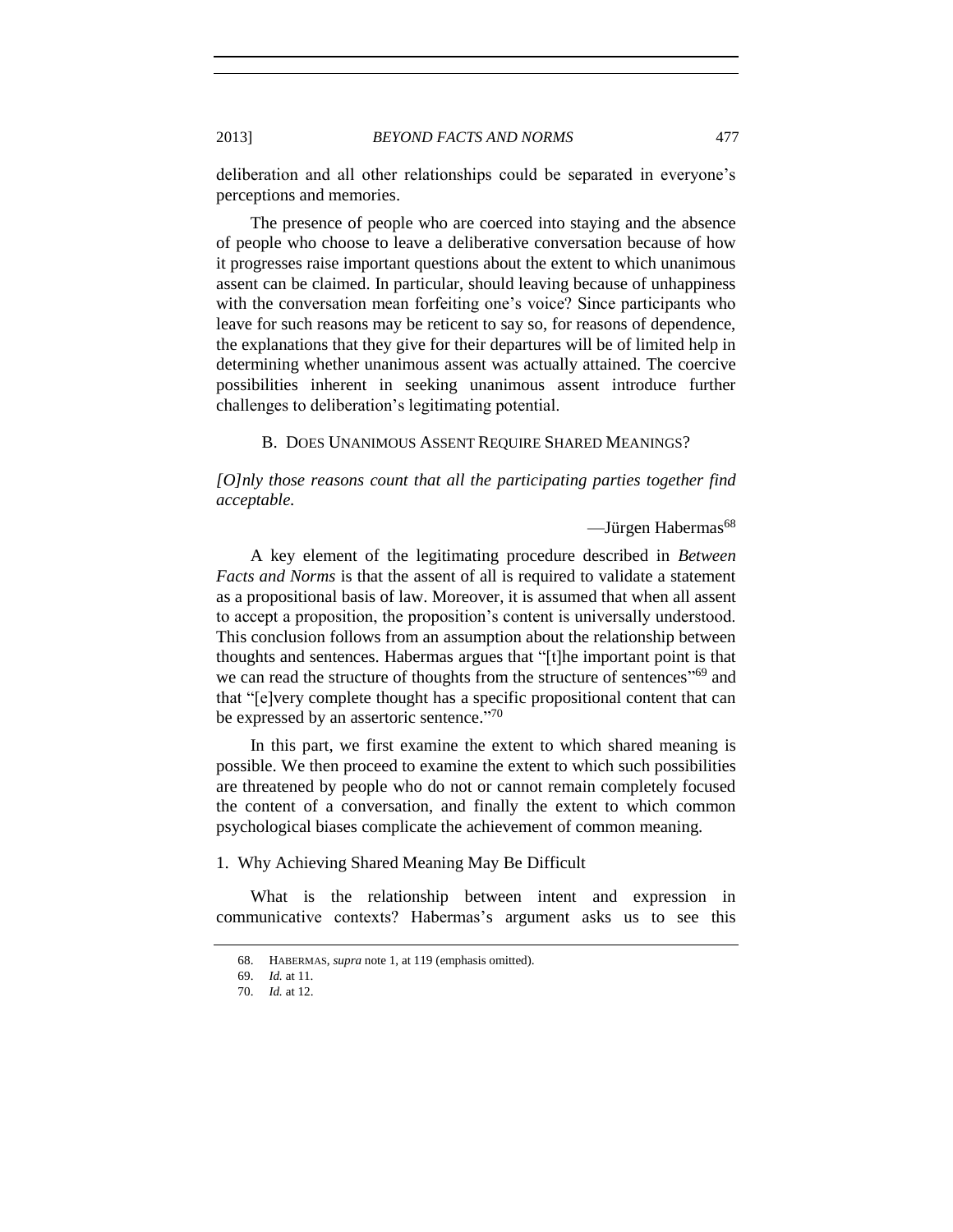relationship in a particular way. His view builds from assumptions about psychological foundations of language. Some of these are questionable, such as the assumption that "[t]he members of a language community must proceed on the performative assumption that speakers and hearers can understand a grammatical expression in identical ways."<sup>71</sup>

That people can make this assumption is uncontroversial. Of interest is whether people actually make such assumptions, and whether those who do so are those who do so well served by them. In this subsection, we argue that the range of situations in which people's actions are consistent with such assumptions are more limited than is often appreciated in the deliberation literature.

Consider, for example, the sentence, "I threw the ball." If you throw balls and are never hit by them and if I am hit by balls but have never thrown one, our internal representation of what a ball is and how it relates to other objects or to be will likely be nonidentical. Moreover, when making this claim, I have a mental representation of a ball. My representation (a baseball) need not be—and likely is not—identical to yours (a beach ball or a meatball). So I may say "ball" being perfectly confident that you know what I mean. But I should not be confident that we are sharing an identical meaning. As Paul Churchland explains, "[W]hile we all participate in the richness of sensory life, we struggle to communicate to others all but its coarsest features. Our capacity for verbal description comes nowhere near our capacity for sensory discrimination.<sup>772</sup>

To be sure, people who expect communication to successfully convey meaning must believe that there is a reasonably high likelihood that others interpret a grammatical expression as they do.<sup>73</sup> But they need not believe that others always do so. In fact, evidence that people generally do not believe that others interpret expressions as they do is that people often repeat themselves or they attempt to establish the validity of a proposition using several consecutive and nonidentical utterances, as we are doing in this paragraph. If two people always interpret something the same way, there would be no need to use alternate statements to convey something.

Probabilistic beliefs about what inferences other people draw from utterances are particularly manifest when attempting to converse with people whom we do not know well. Such practices suggest that people use

<sup>71.</sup> *Id.* at 11.

<sup>72.</sup> PAUL M. CHURCHLAND, THE ENGINE OF REASON, THE SEAT OF THE SOUL: A PHILOSOPHICAL JOURNEY INTO THE BRAIN 21 (1995).

<sup>73.</sup> PETER J. STEINBERGER, THE CONCEPT OF POLITICAL JUDGMENT 157–58 (1993).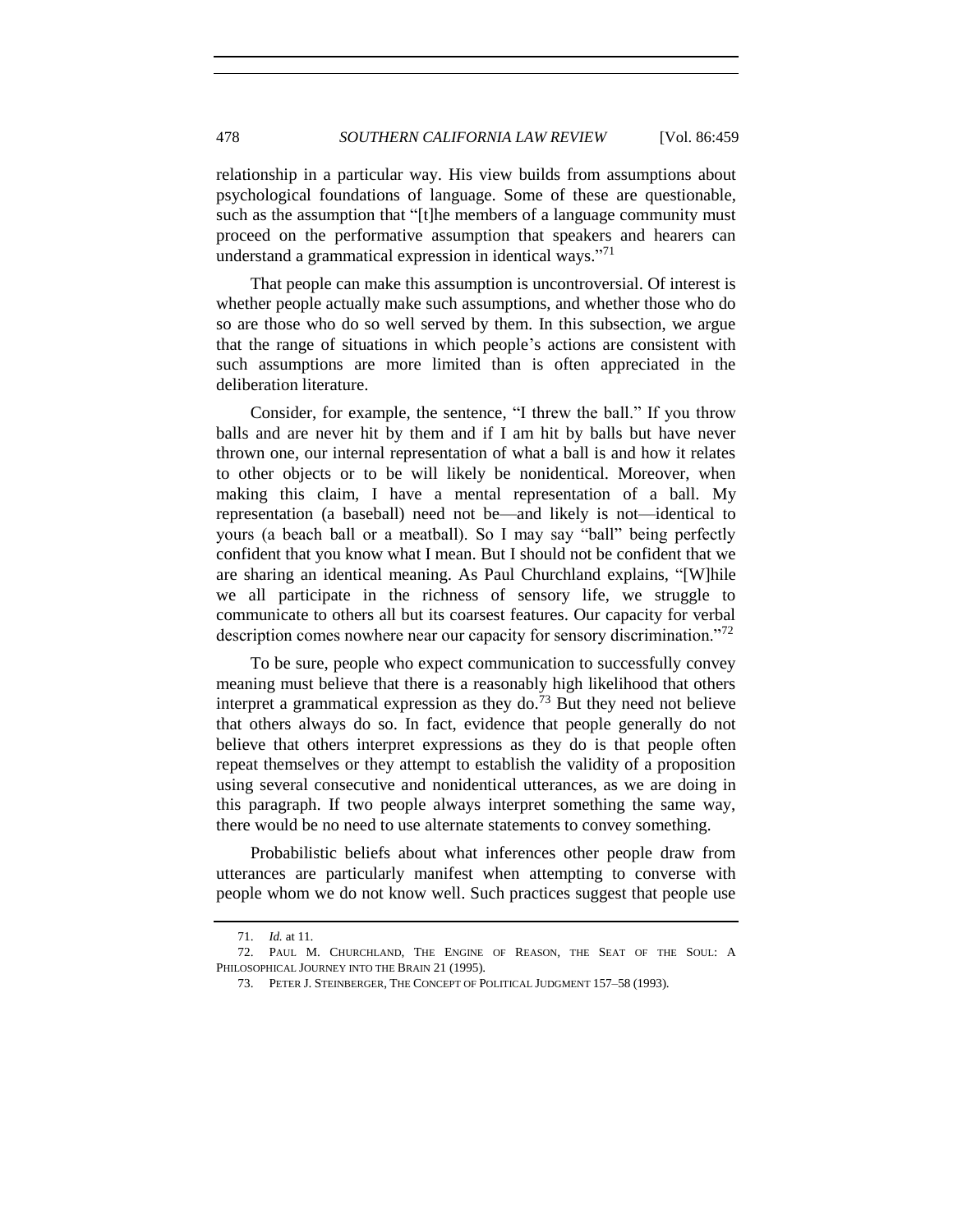and think about language in a very different way than the ideal described in *Between Facts and Norms*. Habermas explains that "[t]he ideal character of semantic generality shapes communicative action inasmuch as the participants could not even intend to reach an understanding . . . if they did not *presuppose*, on the basis of common (or translatable) language, that they conferred identical meanings on the expressions they employed."<sup>74</sup> As illustrated above, this does not account for real life communicative practices.

A more accurate description about how deliberators use language to confer legitimacy to collective decisions is that they seek convergent understanding rather than identical understanding. Hence, communicative actions depend on probabilistic calculations

of the

in settings that—to me—resemble a circumstance similar to that in which our conversation now occurs—I perceive a particular utterance to have conveyed my meaning with a sufficient degree of success. I will try it now. If your response suggests that you are coming within some distance of my intended meaning, I will consider this communicative attempt a success and continue as if it succeeded. If your response suggests that your understanding is not sufficiently close to my intent, I will try again using another utterance, or I will give up.

2. How Low Involvement Challenges the Formation of Shared Meanings

A lingering question in the context of using deliberative endeavors to generate legitimacy involves the situation where such nonidentical understandings provide a sufficient basis for regarding a particular proposition as having a single meaning to which all can be said to assent. If the communicative process remains open to settling subsequent disputes about the meaning of a previously accepted proposition, then a nonidentical meaning poses less of a threat to deliberation's legitimating potential. Problems of nonidentical meaning increase when common psychological phenomena, of the type we have described above and of the type that we shall describe below, cause the communicative process to become closed to such inquiries.

For communicative processes to remain open, deliberators must be willing and able to continue to pay attention to, and think about, others' views. In many cases, however, people will do no such things. Many will instead rely on simple information shortcuts or cues. Research on this topic

<sup>74.</sup> HABERMAS, *supra* not[e 1,](#page-0-0) at 19.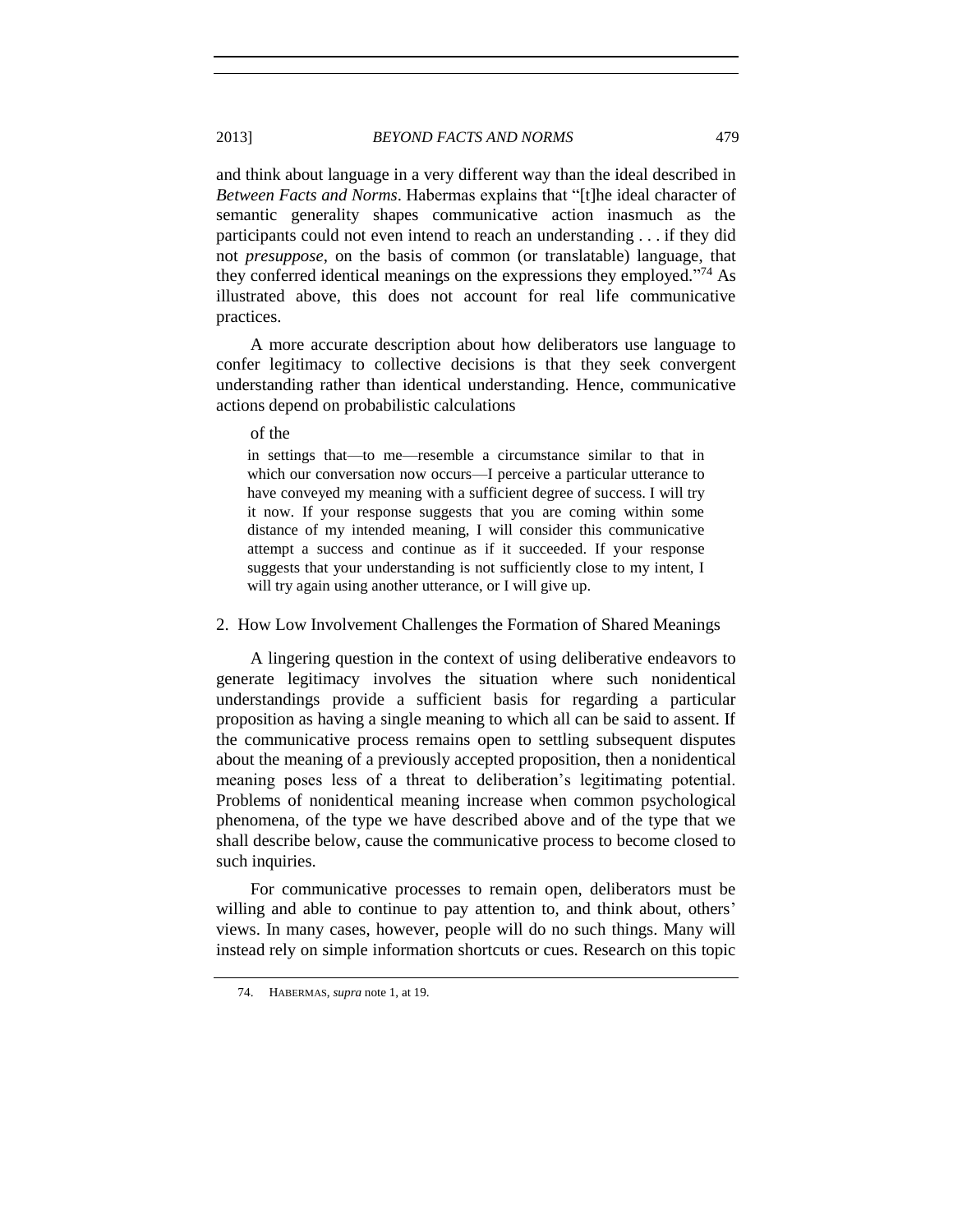shows that even when people are highly involved and motivated to pay attention to one another, they remain highly susceptible to factors other than content of utterances when forming judgments about what was said. Hence, even for participants who appear to be highly engaged in a conversation, their openness to adjusting their views can be severely inhibited, with the groups' abilities to reach common meaning also limited as a result.

<span id="page-21-0"></span>Richard Petty, John Cacioppo, and David Schumann offer a framework for thinking about information processing variations.<sup>75</sup> The framework describes two processing routes.<sup>76</sup> On the central route, attitude change is the product of "a person's diligent consideration of information that s/he feels is central to the true merits of a particular attitudinal position." <sup>77</sup> On the peripheral route, attitude change occurs "because the person makes a simple inference about the merits of the advocated position based on various simple cues in the persuasion context."<sup>78</sup>

These authors' findings support the position that when people are more involved, for example, when the issue under discussion is highly relevant for their own lives, their processing is more central.<sup>79</sup> Less involved people tend to rely on peripheral processing and are more influenced by factors other than an argument's content.<sup>80</sup> Given that a deliberative episode brings together individuals who pay differing levels of attention to different parts of a conversation, it is likely that even if they are exposed to identical utterances, they are processing the information in very

<sup>75.</sup> Richard E. Petty, John T. Cacioppo & David Schumann, *Central and Peripheral Routes to Advertising Effectiveness: The Moderating Role of Involvement*, 10 J. CONSUMER RES. 135, 135 (1983) (performing an experiment to determine how different arguments impacted subjects with different levels of issue involvement); Richard E. Petty & John T. Cacioppo, *The Effects of Involvement on Response to Argument Quantity and Quality: Central and Peripheral Routes to Persuasion*, 46 J. PERSONALITY. & SOC. PSYCHOL. 69, 78–79 (1984) (same).

<sup>76.</sup> Petty, Cacioppo & Schumann, *supra* not[e 75,](#page-21-0) at 135.

<sup>77.</sup> *Id.*

<sup>78.</sup> *Id.*

<sup>79.</sup> *Id.* at 141, 143 (arguing that attitudes formed through the central route are more predictive of behavior given that attitudes "were better predictors of behavioral intentions" for high-involvement participants as opposed to those with low involvement). In one experiment, subjects who were highly involved were more impacted by the quality of arguments than low-involvement subjects, and their intentions were more impacted by argument quality than low-involvement subjects. *Id.* at 141. In another experiment, the number of arguments had a weaker impact on high-involvement subjects as opposed to weak-involvement subjects, and strong arguments produced more agreement than weak ones among high-involvement but not low-involvement subjects. So, in high-involvement situations, "attitudes were affected by quality but not by number." Petty & Cacioppo, *supra* not[e 75,](#page-21-0) at 75.

<sup>80.</sup> *See* Shelly Chaiken, *The Heuristic Model of Persuasion*, *in* 5 SOCIAL INFLUENCE: THE ONTARIO SYMPOSIUM 3, 4 (Mark P. Zanna et al. eds., 1987) (discussing how, according to the heuristic model of persuasion, people use minimal effort when determining the validity of a message).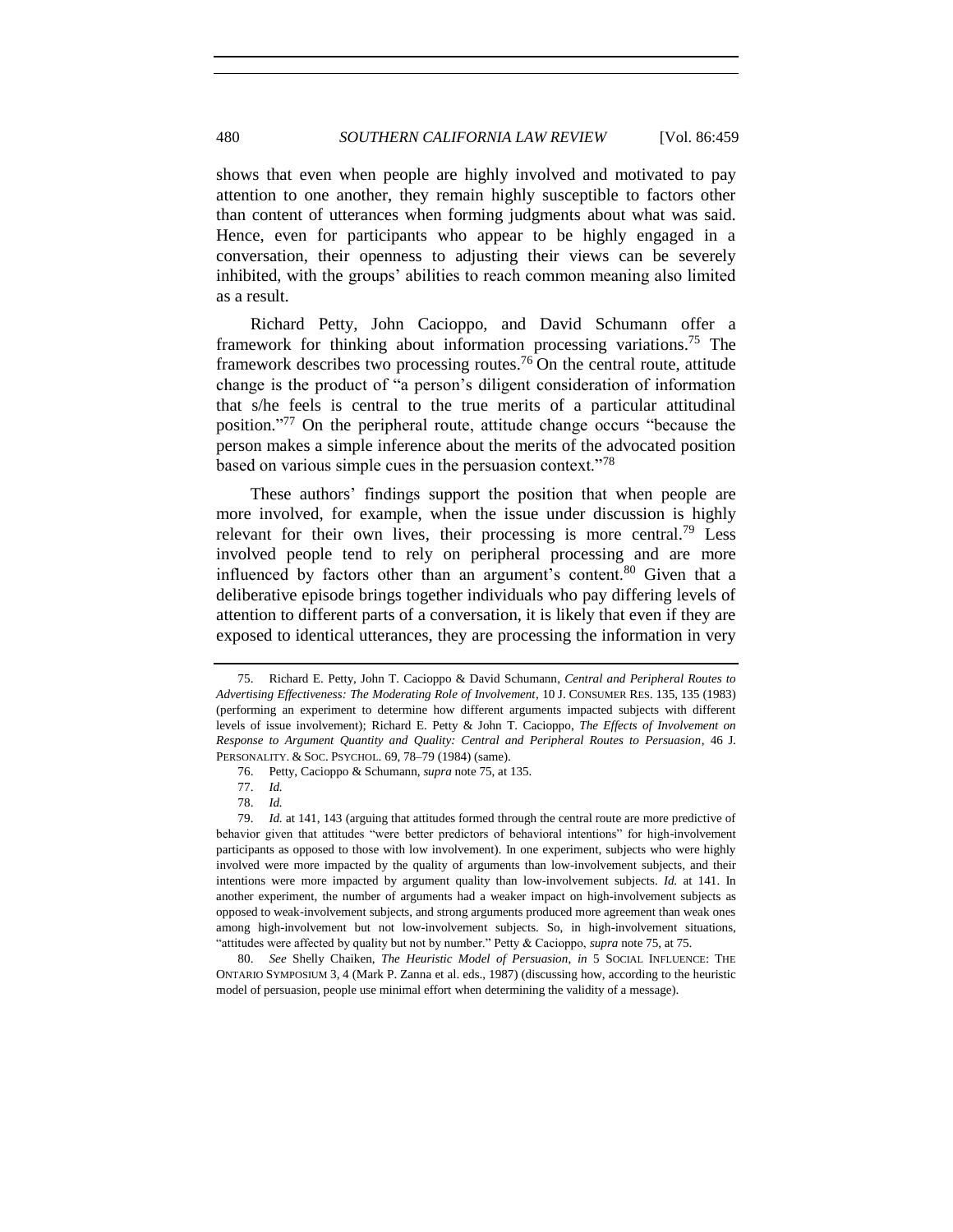different ways. At the same time that high-involvement people may be attempting to think through complex implications of what they are hearing, low-involvement people may be making less of an effort and seeking quick cognitive shortcuts.

Common shortcuts that have been shown to have greater influence than a message's content on the opinions regarding low-involvement peripheral processors include the communicative roles of other people, such as whether the argument is attributed to the minority or the majority, $81$ or whether others in an audience react positively or negatively. $82$  Danny Axsom, Suzanne Yates, and Shelly Chaiken, for example, manipulated three factors simultaneously: (1) audience response (enthusiastic or unenthusiastic), (2) argument quality (strong or weak), and (3) subject involvement (high motivation or low motivation).<sup>83</sup> They found significant interactions between audience response and involvement, and between audience response and argument quality.<sup>84</sup> For low-involvement individuals who had little motivation to systematically process the information, the audience's response was more influential than the content of the message itself.<sup>85</sup>

Some people, such as those with low involvement in the topic, may come to believe an utterance not because they have a shared understanding of the meaning of the content with others in the deliberative chamber, but simply because they perceive that the majority of others seemed to think it was a good idea. Hence, not everyone in deliberative contexts will think about what others say in an identical—or even approximately identical manner. Reactions to what others say can be affected by factors such as how many other people hold a particular opinion, whether a man or woman is speaking, and the order in which people speak. $86$  Such findings are consonant with a concern of Ackerman and Fishkin that "[i]f too high a proportion of [Deliberation Day] participants enter the deliberations with a

<sup>81.</sup> Diane M. Mackie, *Systematic and Nonsystematic Processing of Majority and Minority Persuasive Communications*, 53 J. PERSONALITY & SOC. PSYCHOL. 41, 41, 50 (1987).

<sup>82.</sup> Danny Axsom, Suzanne Yates & Shelly Chaiken, *Audience Response as a Heuristic Cue in Persuasion*, 53 J. PERSONALITY & SOC. PSYCHOL. 30, 36–37 (1987).

<sup>83.</sup> *Id.* at 31.

<sup>84.</sup> *Id.* at 34–37. Based on their data, the authors found that audience response influenced only the opinions of low-involvement subjects and not high-involvement subjects. The authors also found that audience response impacted low-involvement opinions only where the quality was high, although this was somewhat less straightforward.

<sup>85.</sup> *Id.* at 35. The authors conclude that "low-involvement subjects were more responsive to the audience cue, presumably because the lesser systematic processing they engaged in failed to provide them with information that contradicted the consensus heuristic." *Id.* at 36.

<sup>86.</sup> *See supra* Part III.A.2.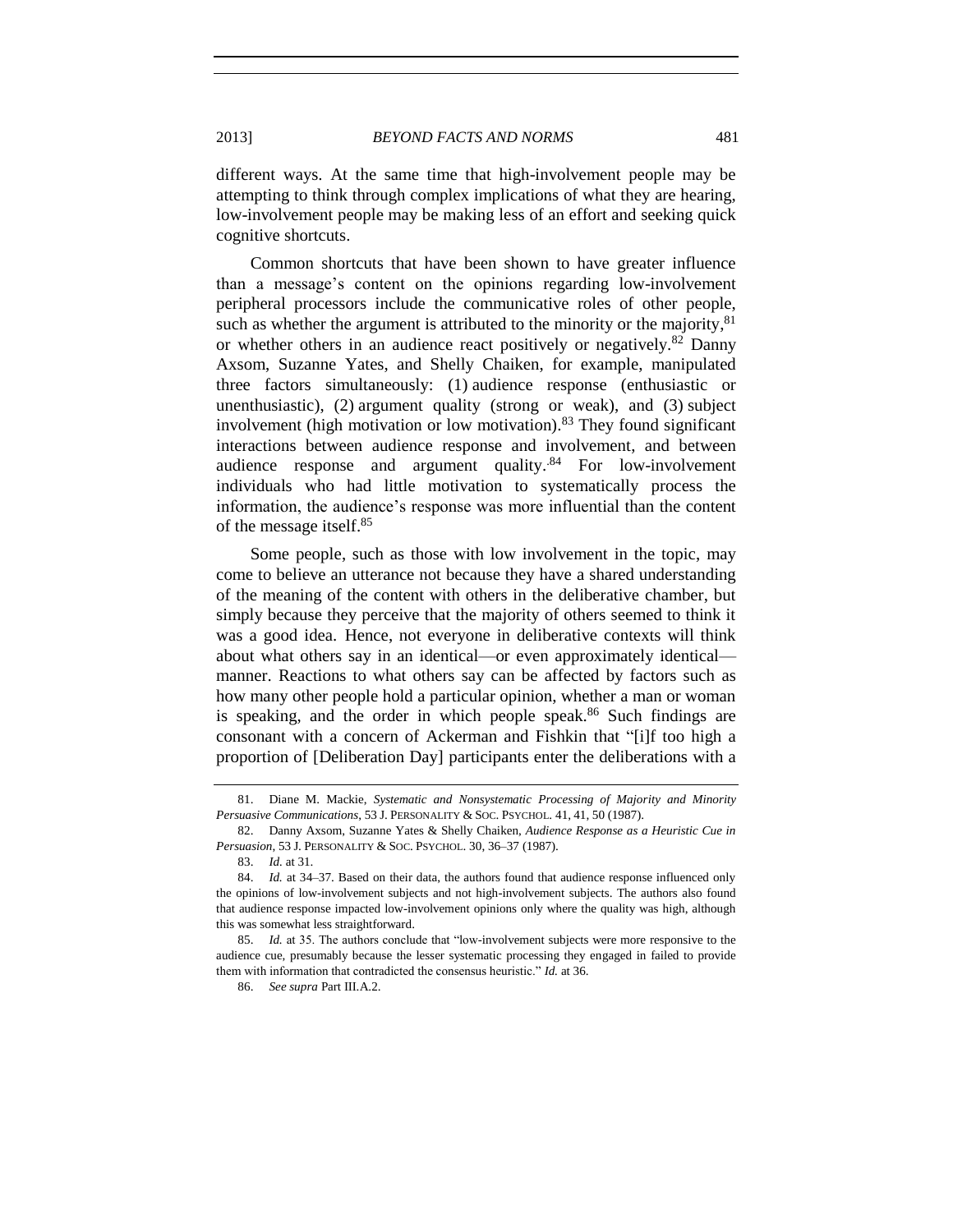closed mind, they will spoil the environment for everybody else. They warn that this "can do lasting damage, since a bad initial experience might lead many ordinary Americans to steer clear of future engagements."<sup>87</sup>

While they stated this concern in the context of activists who might attempt a communicative coup, several decades of research in psychology shows that various forms of what some might label closed-mindedness are actually common attributes of information processing. In other words, the idealization of a completely open mind does not square well with accumulated evidence. This is discussed in the following section.

3. How Information-Processing Biases Challenge the Formation of Shared Meanings

The extent to which minds are open is further challenged by decades of research on information processing biases. Two biases, confirmatory bias and perseverance bias, are especially relevant.

Confirmatory bias is a phenomenon where individuals misinterpret new evidence as supporting what they already believe.<sup>88</sup> In Charles Lord, Lee Ross, and Mark Lepper's classic experiment, views about a scientific study are first elicited before subjects were presented with critiques of that study. Holding the study's content constant, they found that people are less critical of the study if its conclusion matched their initial attitudes. In other words, identical information elicits "entirely opposite evaluations from people who hold different initial beliefs."<sup>89</sup> Hence, and as John Bullock argues, exposure to a common stimulus need not lead a group to a common conclusion. If confirmatory biases are present, shared exposure can produce divergent views.<sup>90</sup>

When confirmatory biases are present, and absent strong motivation to question the manner in which they are processing information with which they agree and that which threatens their current understandings, people will not systematically stop to consider other possible points of view.

<sup>87.</sup> ACKERMAN & FISHKIN, *supra* not[e 7,](#page-2-0) at 128.

<sup>88.</sup> Charles G. Lord, Lee Ross & Mark R. Lepper, *Biased Assimilation and Attitude Polarization: The Effects of Prior Theories on Subsequently Considered Evidence*, 37 J. PERSONALITY & SOC. PSYCHOL. 2098, 2100–01 (1979).

<sup>89.</sup> *Id.* at 2102. Where subjects were initial proponents of capital punishment, a study confirming the deterrence effect of the death penalty was significantly more convincing than an antideterrence study regardless of research design criticism. Alternatively, opponents of capital punishments found the prodeterrence study significantly less convincing than a study against the deterrent effect of the death penalty, also regardless of prominent criticisms of the studies. *Id.* at 2100–02.

<sup>90.</sup> John G. Bullock, *Partisan Bias and the Bayesian Ideal in the Study of Public Opinion*, 71 J. POL. 1109, 1117–19, 1123 (2009).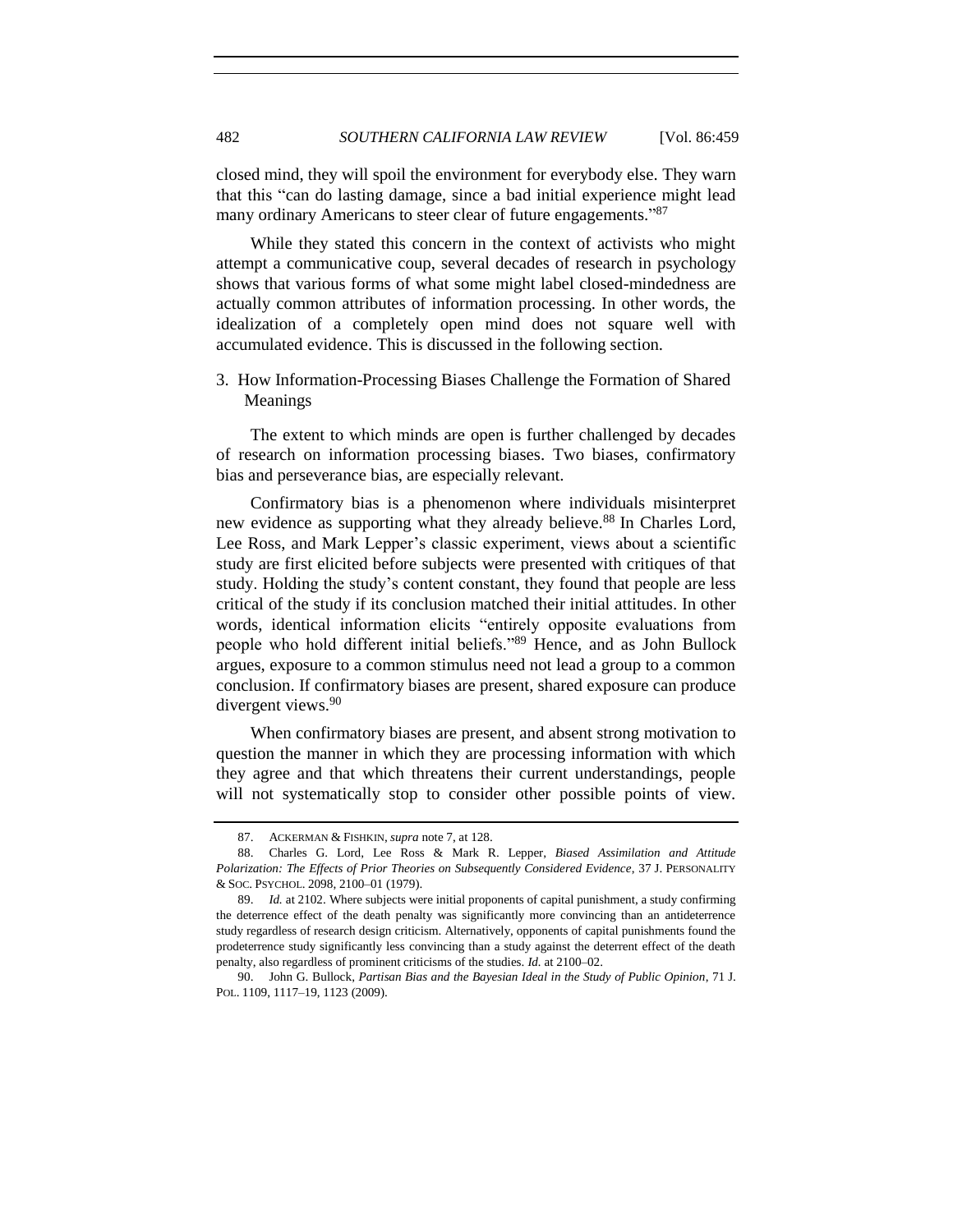Matthew Rabin calls this phenomenon "hypothesis-based filtering."<sup>91</sup> "While it is sensible to interpret ambiguous data according to current hypotheses, people tend to use the consequent 'filtered' evidence inappropriately as further evidence for these hypotheses."<sup>92</sup> So, if confirmatory biases stifle consideration of diverse points of view in deliberative settings, then they may also limit the extent to which deliberation can confer legitimacy on collective decisions.

Perseverance bias describes a situation in which beliefs persist after supporting evidence is discredited. In a study by Lee Ross, Mark Lepper, and Michael Hubbard, people received a performance evaluation, and then, in a debriefing, were told that their evaluation was completely unrelated to their actual performance.  $93$  Later, they were asked to rate their ability. Despite the debriefing, people who received a positive evaluation rated their ability much more favorably than those who were evaluated negatively.<sup>94</sup> So, if perseverance biases render deliberative conversations less responsive to new information, then they may also limit the extent to which deliberation can confer legitimacy on collective decisions.

Findings of the kind described above, that previous commitments can affect how people process new information, are also consistent with a philosophy of mind that Quentin Skinner attributes to Hobbes.

Hobbes came to believe that most people are moved less by force of reason than by their perceived sense of their own self-interest. By contrast with the optimism of *The Elements* and *De Cive*, he additionally insists in *Leviathan* that, if the requirements of reason collide with people's interests, they will not only refuse to accept what reason dictates, but will do their best to dispute or suppress even the clearest scientific proofs if these seem liable to affect their interests in an adverse way.<sup>95</sup>

Hence, these biases are not newly discovered. Instead, the psychological work clarifies when and how these biases affect deliberation's legitimating potential. The value of this evidence is that it can inform communicative expectations and help us design more effective deliberative institutions.

<sup>91.</sup> Matthew Rabin, *Psychology and Economics*, 36 J. ECON. LITERATURE 11, 28 (1998).

<sup>92.</sup> *Id.* at 28.

<sup>93.</sup> Lee Ross, Marc R. Lepper & Michael Hubbard, *Perseverance in Self-Perception and Social Perception: Biased Attributional Processes in the Debriefing Paradigm*, 32 J. PERSONALITY & SOC. PSYCHOL. 880, 882–83 (1975).

<sup>94.</sup> *Id.* at 883–84.

<sup>95.</sup> QUENTIN SKINNER, REASON AND RHETORIC IN THE PHILOSOPHY OF HOBBES 427 (1996).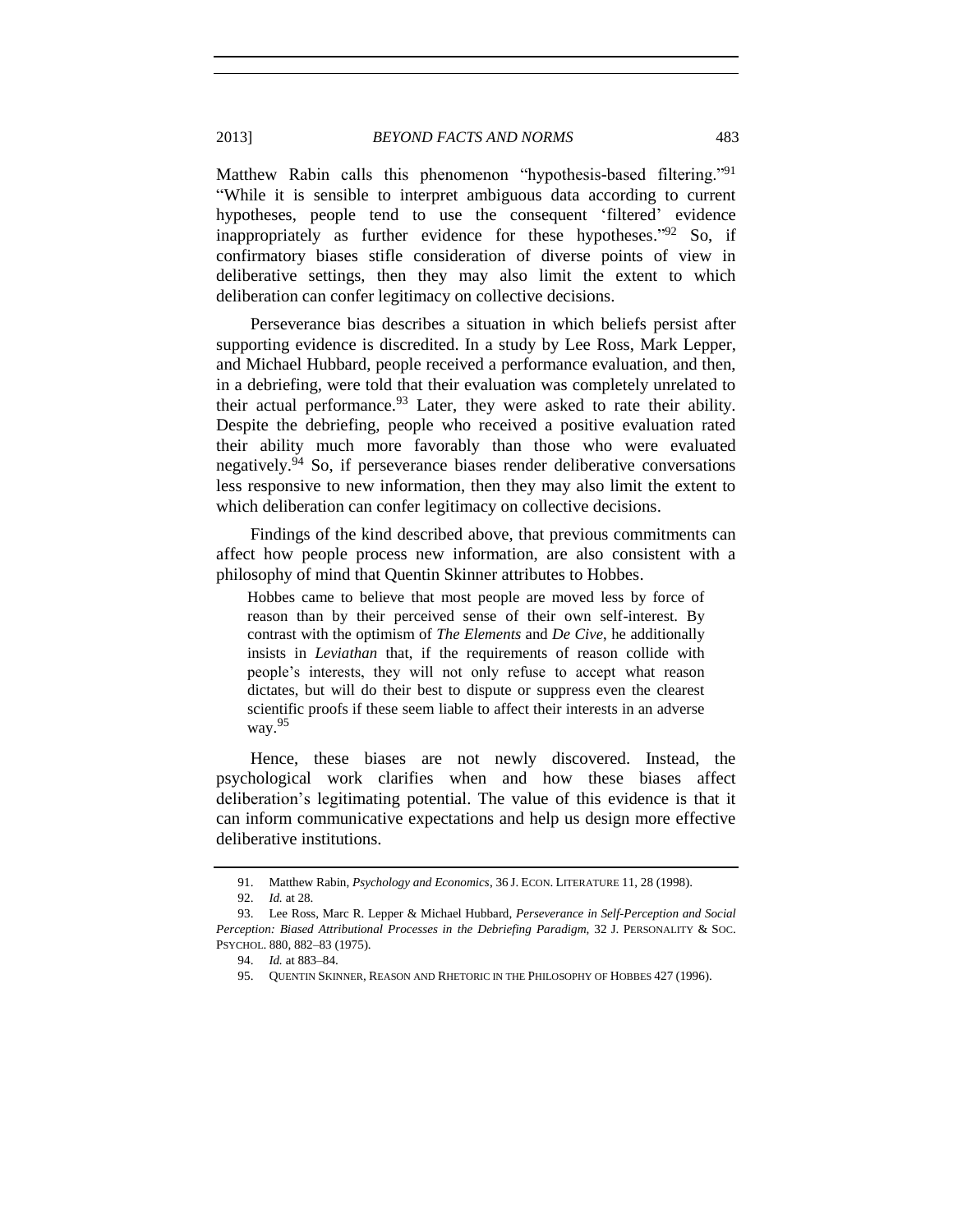## 484 *SOUTHERN CALIFORNIA LAW REVIEW* [Vol. 86:459

#### C. ADJUSTMENTS TO CONSIDER

Collectively, differences in involvement and biases in information processing reduces deliberation's ability to produce the kinds of shared meaning that can give a populace confidence that propositions to which all presumably assent are, in fact, understood identically by all. When the challenges to shared meaning described in Part III.B are combined with Part III.A's evidence on communicative gender inequities, it becomes apparent that diverse demographic subpopulations vary greatly in their ability to speak and be taken seriously by others as well as their ability to understand the intended meaning of what others say in public forums.

For example, people who are not prone to speaking early or interrupting are far less likely to have an impact on the conversation than those who are prone to speaking early or interrupting. Moreover, even if people come to a deliberative session with the intention of being openminded, variations in their level of involvement, as well as confirmatory and perseverance biases, can lead them to pay differential attention to the ideas that are presented in a deliberative forum. Hence, even in deliberative environments that are seemingly ideal—in which all participants have equal opportunities to speak and be heard—regular and predictable psychological phenomena can fail to mitigate preexisting power imbalances.

A cumulative consequence of such phenomena is that when deliberation advocates fail to account for such psychological factors, the power imbalances that they think they are stopping at the front door barge in through the back door. Moreover, if people who are asked to view IDgenerated propositions as valid understand that power imbalances affect deliberation in this way, then they will have a reason to see the deliberative endeavor as rigged. In both situations, deliberation can lose its legitimating potential.

We close this section by using psychological research to inform potentially effective adjustments to deliberative institutions. One adjustment entails front loading a deliberative endeavor with team-building exercises in which individuals can develop a basis for trusting one another.<sup>96</sup> This interpersonal foundation can give people a stronger basis for interpersonal trust, which can increase their motivation to try to see

<sup>96.</sup> Roger C. Mayer, James H. Davis & F. David Schoorman, *An Integrative Model of Organizational Trust*, 20 ACAD. MGMT. REV. 709, 710 (1995) (briefly reviewing work on trust and the work place).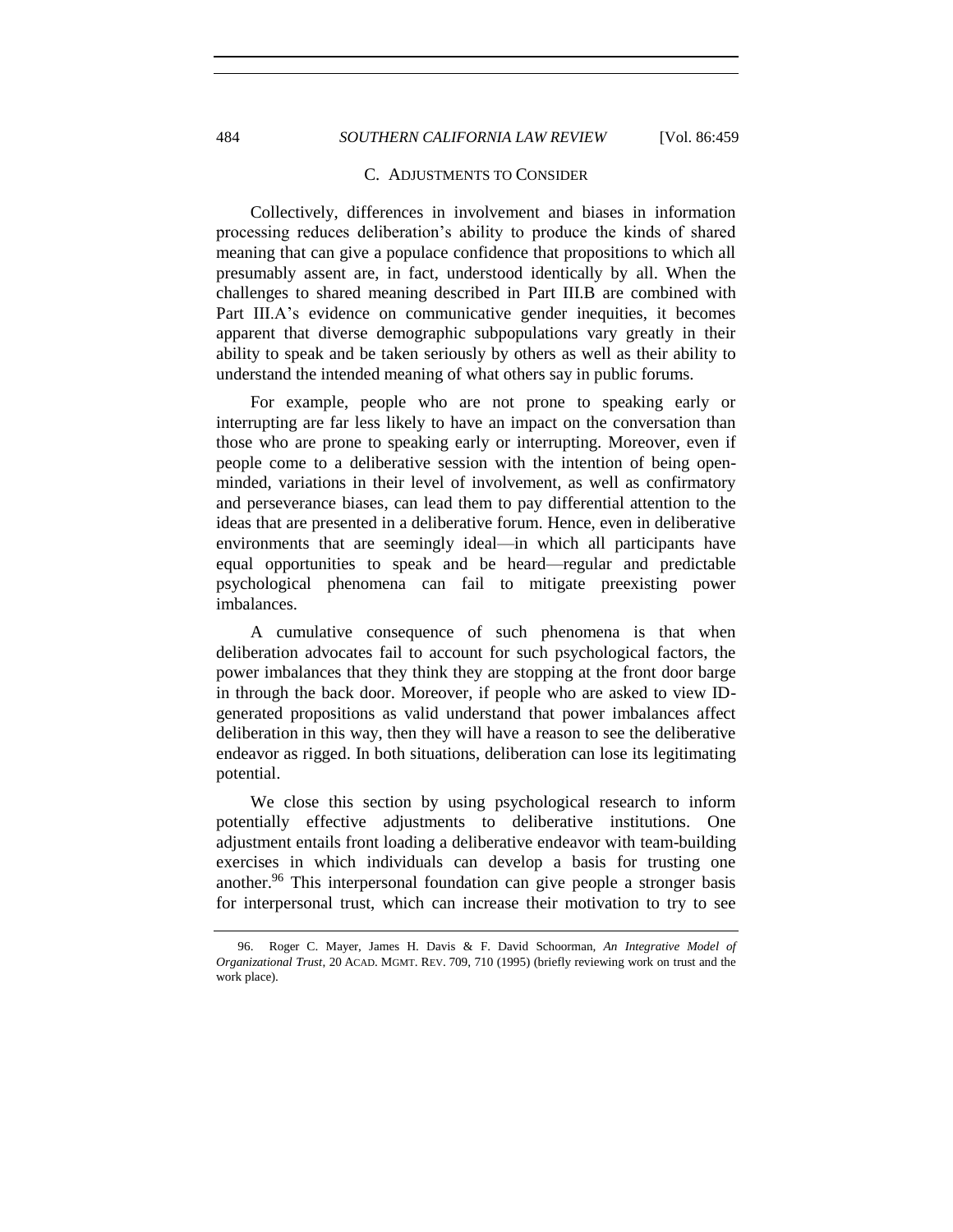matters from others' points of view—rather than reverting to conscious or unconscious gender stereotypes—when disagreements arise.

Gender imbalances in conversational turn taking can also be reduced by design.<sup>97</sup> Approaches include introducing rules against interruption, making interruption costly (for example by making people press a button, or giving people a limited number of nontradable interruption credits that they can use during a session). These rules make people aware of conversational gender imbalances. They can help people who may be motivated to work toward social progress and shared understandings, but cannot otherwise restrain themselves from responding to those who interrupt. 98

If gender affects not only interruption patterns but also how people listen to one another, then other adjustments can be beneficial. One approach to limiting the communicative influence of gender (or other) stereotypes is to make individuals aware of stereotype use in the exact deliberative setting in which people are sitting.<sup>99</sup> Role assignment is another approach. Jennifer Richeson and Nalini Ambady show that when white respondents are given titles suggesting leadership or supervisorial power within a group, they are more likely to rely on negative racial stereotypes when evaluating others as compared to the case when no such titles are given.<sup>100</sup> Hence, women and racial minorities may have better deliberative experiences when all members of a group are explicitly assigned equal roles.

Different strategies can reduce confirmatory or perseverance biases. Stefan Schulz-Hardt, Marc Jochims, and Dieter Frey argue that group discussion settings often exacerbate an individual's tendency to rely on biases.<sup>101</sup> Such biases are most influential when group members know at the beginning of a conversation that they have similar opinions about the

<sup>97.</sup> Emanuel A. Schegloff, *Overlapping Talk and the Organization of Turn-Taking for Conversation*, 29 LANGUAGE IN SOC'Y 1, 22–45 (2000).

<sup>98.</sup> In 2009, Lupia served on a jury and, during lunch on the first day of deliberations, he described the interruption literature. Jurors subsequently referenced these statistics many times during the deliberations. Without instruction, they adopted a norm of making sure that everyone had a chance to be heard. When a high-status white male interrupted from that point on, it was noticed and selfcorrected. No other sanctions were needed to limit interruptions. These behaviors became a source of camaraderie for the group and a source of unifying humor in the days that followed.

<sup>99.</sup> Irene V. Blair, *The Malleability of Automatic Stereotypes and Prejudice*, 6 PERSONALITY & SOC. PSYCHOL. REV. 242, 248–50 (2002).

<sup>100.</sup> Jennifer A. Richeson & Nalini Ambady, *Effects of Situational Power on Automatic Racial Prejudice*, 39 J. EXPERIMENTAL SOC. PSYCHOL. 177, 181 (2003).

<sup>101.</sup> Stefan Schulz-Hardt et al., *Biased Information Search in Group Decision Making*, 78 J. PERSONALITY & SOC. PSYCHOL. 655, 655–56 (2000).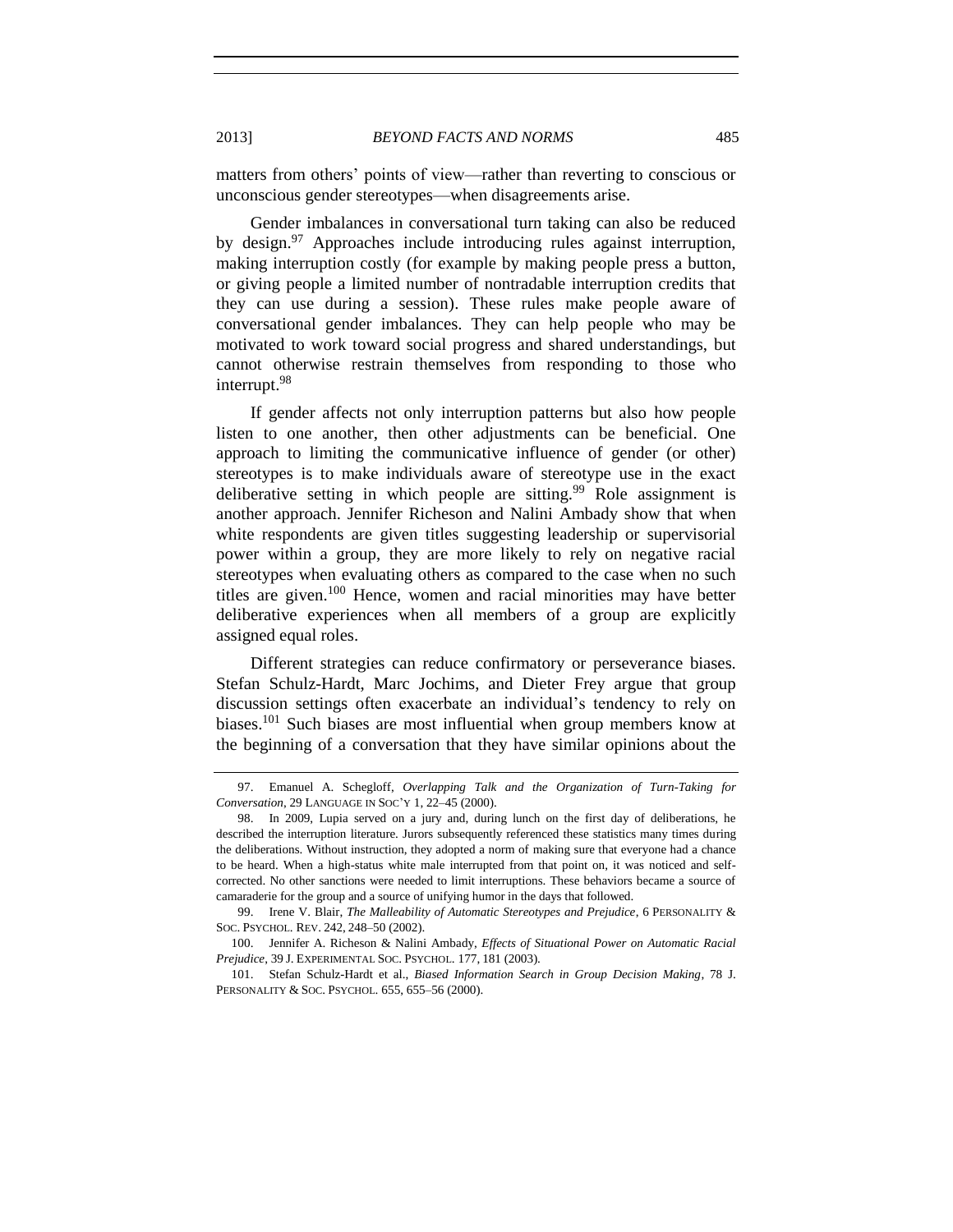discussion topic. One method for reducing confirmatory bias in such instances is to create "contrived dissent."<sup>102</sup> For example, one participant can be asked to serve as a "devil's advocate," who "generates counterarguments to [a proposed] solution and tries to identify all weaknesses inherent in it."<sup>103</sup> A variation on devil's advocacy is "dialectical inquiry."<sup>104</sup> Instead of challenging the group only after a proposed solution emerges, dialectical inquiry involves deliberately debating and questioning various opinions and solutions as they are raised by "pitting diametrically opposed assumptions and recommendations . . . against each other."<sup>105</sup> While both approaches have been shown to reduce confirmatory bias in settings where people are predisposed to agree with one another,  $106$  viewing these findings in light of the gender-effect-neutralizing role assignment suggests such roles must be assigned with care. If it is not possible to neutralize communicative power imbalances through the methods stated above, then contrived dissent methods may reduce bias at the expense of increasing inequality.

In sum, many normative claims about deliberation's legitimating potential are based on idealized premises about how people communicate. If these idealizations are known to be sufficiently incorrect, then the legitimating basis of many deliberative endeavors is imperiled. To recover deliberation's legitimating potential, we should remain open to relevant evidence. We can then use such evidence to inform our communicative expectations and develop more effective deliberative strategies.

## IV. RELATION TO PREVIOUS WORK

[T]he ideal model does not take account of the information and decision costs of the communication process itself. It does not consider the limited capacities for cognitive processing afforded by simple horizontal networks of communication; in particular, it abstracts from the unequal distribution of attention, competences, and knowledge within a public. It also ignores attitudes and motives at cross-purposes to the orientation to

<sup>102.</sup> Stefan Schulz-Hardt, Marc Jochims & Dieter Frey, *Productive Conflict in Group Decision Making: Genuine and Contrived Dissent as Strategies to Counteract Biased Information Seeking*, 88 ORGANIZATIONAL BEHAV. & HUM. DECISION PROCESSES 563, 567 (2002).

<sup>103.</sup> *Id.*

<sup>104.</sup> David M. Schweiger, William R. Sandberg & James W. Ragan, *Group Approaches for Improving Strategic Decision Making: A Comparative Analysis of Dialectical Inquiry, Devil's Advocacy, and Consensus*, 29 ACAD. MGMT. J. 51, 53 (1986).

<sup>105.</sup> *Id.*

<sup>106.</sup> *See id.* at 52–53 (briefly reviewing studies about dialectical inquiry and devil's advocacy and their effects on decisionmaking, but noting weaknesses in experimental design raised by a different study).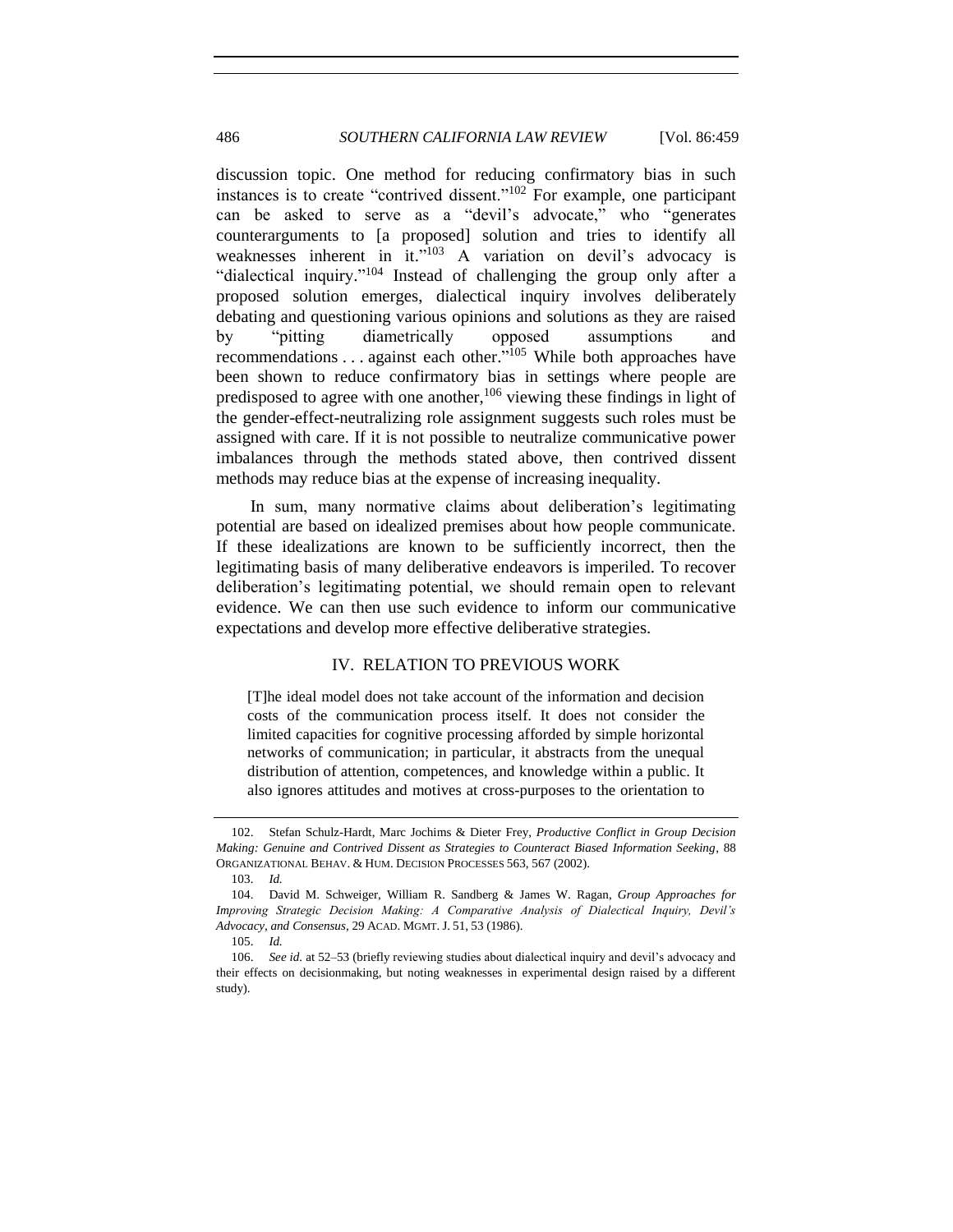mutual understanding and is thus blind to egocentrism, weakness of will, irrationality, and self-deception on the part of participants.<sup>107</sup>

In this paper, we have summarized Habermas's argument for using deliberative procedures to generate legitimacy for collective decisions in modern societies and we have raised questions about deliberation's legitimating potential. In so doing, we argue that deliberation's legitimating potential is threatened by gaps between Habermas's idealized attributes of human communication as presented in *Between Facts and Norms*, and inferences about these attributes that scholars might draw given better evidence.

We also argue that remaining open to evidence about differences between idealized communication and observed communication is a means for deliberative endeavors to recover legitimating potential. This aspect of our work is complementary to the previous efforts of the authors we discuss below. These authors, in various ways and with diverse objectives, document problems caused by the lack of exchange between normative and empirical literatures. We take a moment to discuss how our work relates to these efforts. In general, the distinction between our work and previous efforts is that we seek to clarify and improve deliberation's legitimating potential by giving greater exposure to psychological evidence that is relevant to this normative aim. Past work either discusses legitimacy without reference to psychological evidence or introduces related evidence without tying it specifically to *Between Facts and Norms*'s normative focus on deliberation's legitimating potential.

<span id="page-28-0"></span>Our work relates to that of Dennis Thompson, first and foremost, by following his headline advice. He calls for closer ties between specific normative claims and empirical evaluations—in contrast to empirical arguments that summarily dismiss normative endeavors and normative work that treats empirical scholarship in an analogously derisive manner.<sup>108</sup> Where we part from Thompson is our interest in the mechanics underlying our main normative focus—deliberation's legitimating potential. Legitimacy is one of several normative topics that Thompson covers. On legitimacy, he argues that "[o]ne of the most important benefits that theorists ascribe to deliberative democracy is that the decisions it produces are more legitimate because they respect the moral agency of the

<sup>107.</sup> HABERMAS, *supra* not[e 1,](#page-0-0) at 325.

<sup>108.</sup> Dennis F. Thompson, *Deliberative Democratic Theory and Empirical Political Science*, 11 ANN. REV. POL. SCI. 497, 498 (2008).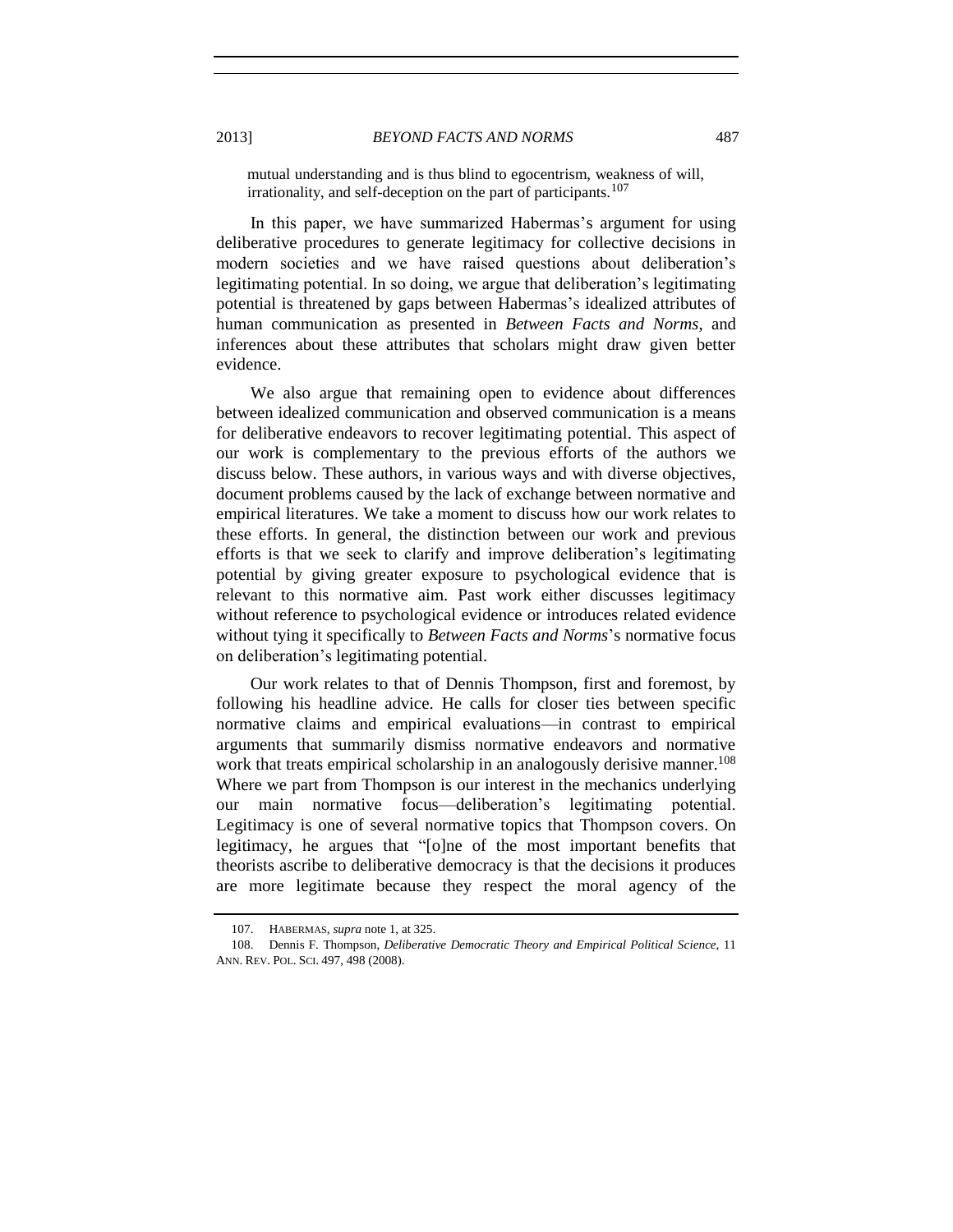participants."<sup>109</sup> We agree that deliberative democracy *can* accomplish this goal.

However, Thompson explains that the benefit of legitimacy is "inherent in the [deliberative] process, not a consequence of it. It is not appropriately subjected to direct empirical investigation."<sup>110</sup>In contrast, we contend that legitimacy is not an inherent byproduct of deliberation. Indeed, Webster's Dictionary defines "legitimate" as "*to give* legal status or authorization to."<sup>111</sup> In *Between Facts and Norms*, our normative starting point, the relevant authority for judging deliberation's legitimacy is the populace itself. If citizens believe that conversational dynamics reinforce power imbalances, they may see deliberations as rigged in favor of the powerful. Such perceptions reduce deliberation's legitimating potential.

We view deliberation's legitimating potential as at least partially determined by interactions among basic psychological dynamics and choices about deliberative rules. Hence, given the choice of whether to ignore evidence of such dynamics and interactions or to remain open to the prospect of adjusting communicative expectations and deliberative institutional designs on such evidence, we see the normative project as better served by remaining open.

<span id="page-29-0"></span>Like us, John Dryzek focuses on underlying mechanics of deliberation's legitimating potential.<sup>112</sup> He emphasizes that "legitimacy for Habermas is secured by public acceptance of *procedural* responsiveness, not by the actual responsiveness of legislation to the substance of public opinion on an issue." <sup>113</sup> Our efforts differ in which threats to deliberation's legitimating potential we examine. Unlike *Between Facts and Norms*, which asserts that the actual participation of all is not a necessary condition for deliberation to confer legitimacy to subsequent collective decisions,  $114$ Dryzek argues that deliberation's legitimating potential is threatened by the impracticality of having every member of large modern societies participate in deliberative endeavors.<sup>115</sup> Given the difficulty in reconciling how to "secur[e] legitimacy while respecting the basic constraint of deliberative economy," Dryzek then focuses on alternative deliberative

<sup>109.</sup> *Id.*

<sup>110.</sup> *Id.*

<sup>111.</sup> WEBSTER'S NINTH NEW COLLEGIATE DICTIONARY 683 (9th ed. 1988).

<sup>112.</sup> John S. Dryzek, *Legitimacy and Economy in Deliberative Democracy*, 29 POL. THEORY 651, 657 (2001).

<sup>113.</sup> *Id.* (emphasis omitted).

<sup>114.</sup> *See supra* not[e 13](#page-6-0) and accompanying text.

<sup>115.</sup> Dryzek, *supra* not[e 112,](#page-29-0) at 651–52, 657.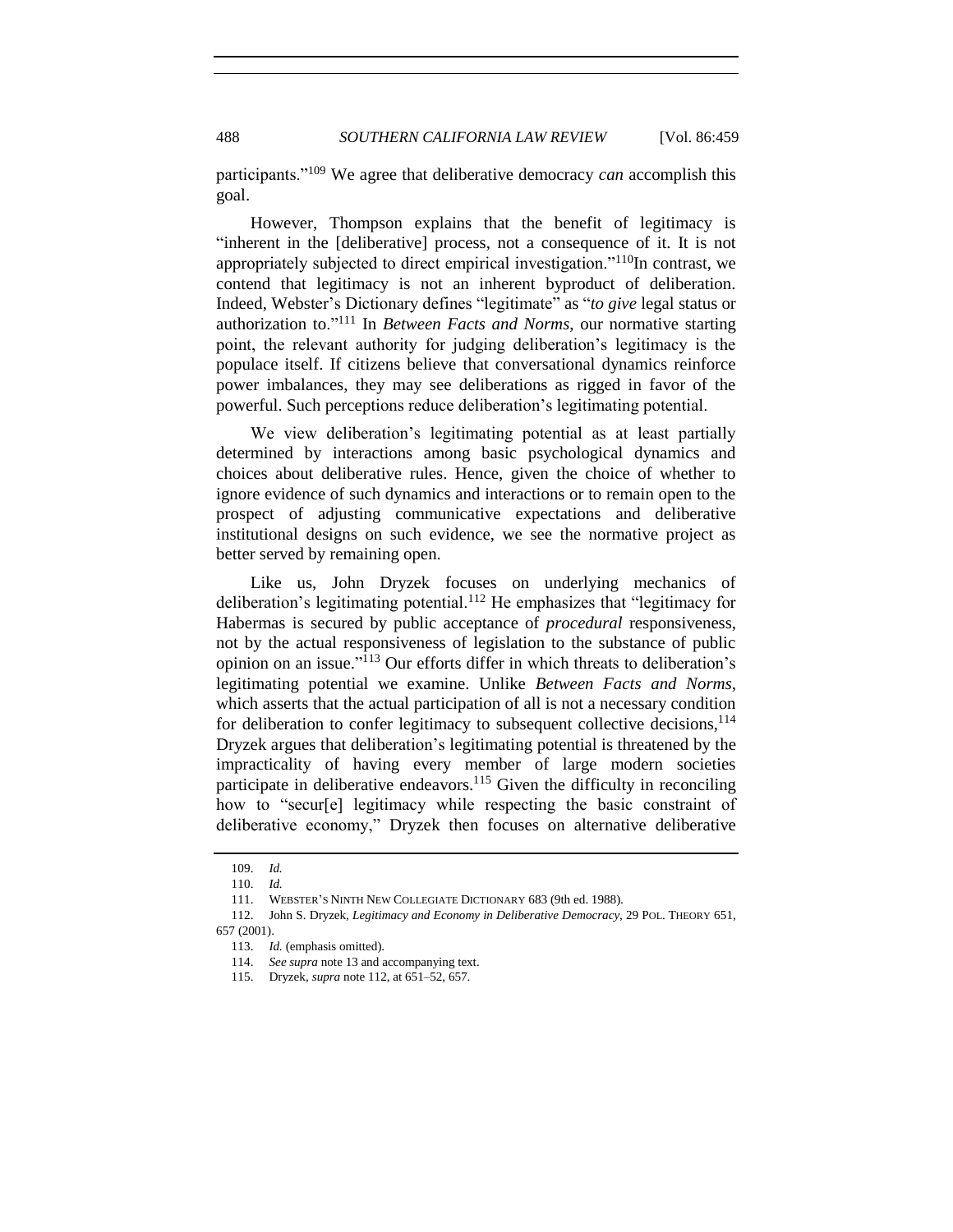institutions that do not require universal participation.<sup>116</sup> He compares their output to the content of what propositions "a whole" would validate if it could gather together.

Our efforts are complementary, but orthogonal for the following reason. While Dryzek's alternatives describe creative ways to expose people to one another's views, the psychological factors we identity do not simply apply to discourses amongst entire polities, they are also present in smaller conversations. Hence, while the evidence we introduce can adversely affect Dryzek's alternative designs' legitimating potential, his normative project can be aided by keeping these designs open to this evidence.

The collaborative effort headed by Jane Mansbridge also complements our work.<sup>117</sup> They argue that "[i]f  $\dots$  the exercise of power is inevitable in human politics, then we must ... design democratic institutions that incorporate that power rather than ignore it."<sup>118</sup> Like us, they recognize it may be impossible to remove all power inequities from deliberation. Hence, their work suggests that in light of this, coercive forces should be reduced to a "practical minimum."<sup>119</sup>

Our approach differs from theirs in that we identify basic psychological phenomena as a source of coercive potential and we present evidence on such matters as a means of updating communicative expectations and informing the design of deliberative institutions. Where we focus on how these coercive forces affect deliberation's legitimating potential, Mansbridge regards noncoercion as a distinguishing attribute of deliberation and, hence, a normative end unto itself.<sup>120</sup> As a result, they do not delve into coercion's psychological foundations. Instead, they seek to defend deliberation vis-à-vis other means of decisionmaking. As is the case with Dryzek's proposed solutions, accounting for the coercive forces present in deliberative communications can improve the legitimating potential of the endeavors that the Mansbridge group endorses.

Tali Mendelberg is also concerned with the role of power and selfinterest in deliberative democracy. She begins with the idea that "[d]espite thin or non-existent empirical evidence for the benefits that deliberative

<sup>116.</sup> *Id.* at 653–56 (discussing alternatives such as random sampling or nondemocratic ways to restrict participation).

<sup>117.</sup> Jane Mansbridge et al., *The Place of Self-Interest and the Role of Power in Deliberative Democracy*, 18 J. POL. PHIL. 64 (2010).

<sup>118.</sup> *Id.* at 93.

<sup>119.</sup> *Id.* at 82.

<sup>120.</sup> *Id.* at 69.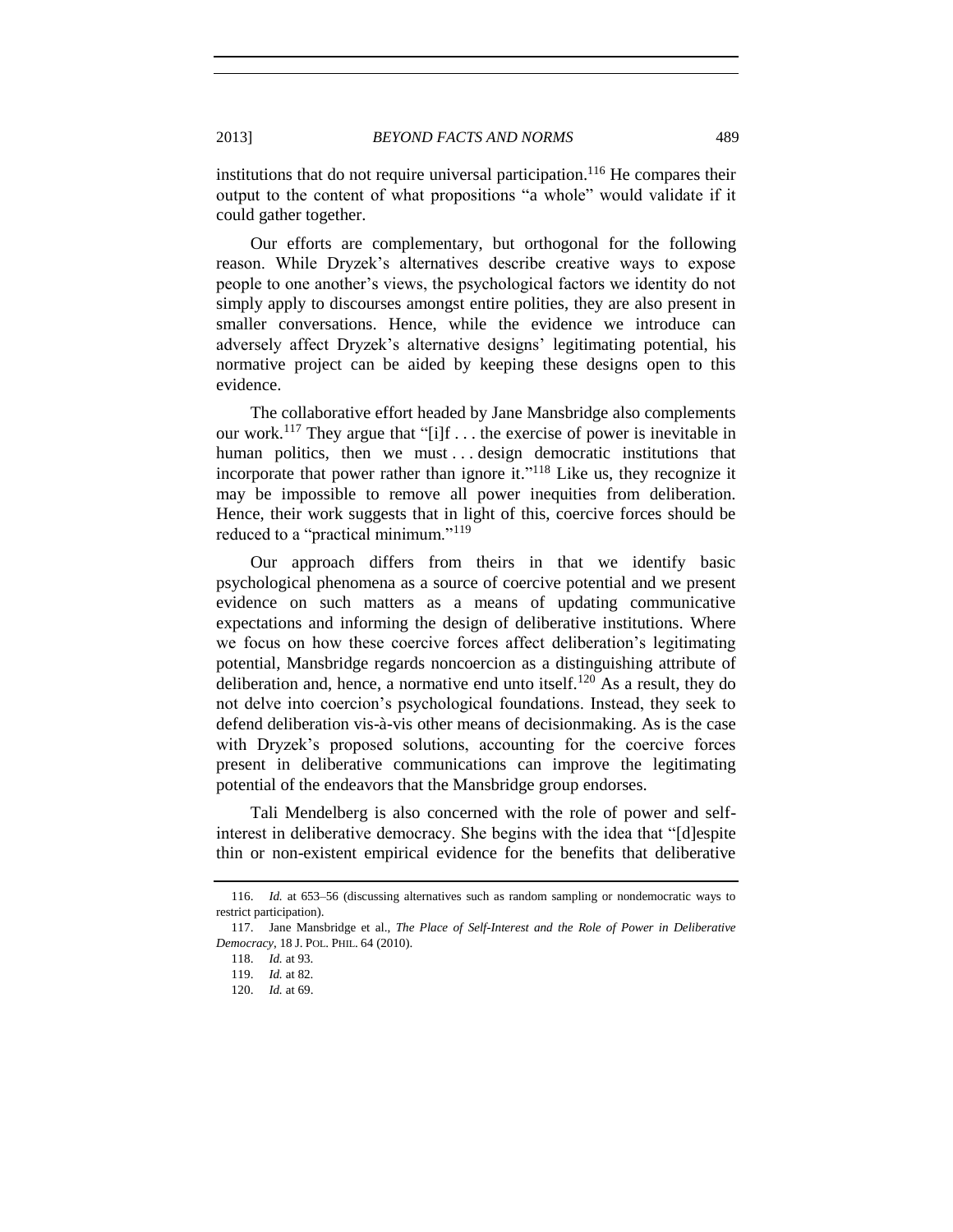theorists expect, many theorists argue forcefully for more citizen deliberation."<sup>121</sup> Drawing examples from small-group discussion studies, Mendelberg describes ways in which conversations violate deliberative ideals.<sup>122</sup> She offers reason to doubt that ignoring evidence about how people communicate is consistent with the normative aims of many deliberative democrats. Our work builds on hers by identifying—as Thompson recommends—a specific normative attribute of deliberative democracy and then "trying to discover the conditions in which deliberative democracy does and does not work well, while paying more attention to the question of to what extent the unfavorable conditions could change."<sup>123</sup>

Lynn Sanders explores scholarly advocacy of deliberative democracy rather than discussing deliberation's legitimating potential specifically. She highlights an antidemocratic strain of argument supporting deliberation.<sup>124</sup> Sanders recognized that "some Americans are more likely to be persuasive than others" and "some Americans are apparently less likely than others to be listened to," meaning that in reality, discourse is "neither truly deliberative nor really democratic."<sup>125</sup> Like us, she draws attention to gender differences in communication.<sup>126</sup> Like Dryzek and Mansbridge, she concludes by voicing support for an alternative to deliberation. The alternative is testimony, as in "telling one's own story, not seeking communal dialogue."<sup>127</sup>

Our focus on evaluating and improving deliberation's legitimating potential leads us to provide evidence about the psychological mechanisms underlying the behaviors that Sanders describes. So, where Sanders uses evidence of inequality to argue against deliberation, we use evidence about the mechanisms underlying inequality to clarify how institutions can be differently designed to improve deliberation's legitimating potential.

<sup>121.</sup> Tali Mendelberg, *The Deliberative Citizen: Theory and Evidence*, *in* POLITICAL DECISION-MAKING, DELIBERATION AND PARTICIPATION 151, 154 (Michael X. Delli Carpini et al. eds., 2002)

<sup>122.</sup> *Id.* at 155–61.

<sup>123.</sup> Thompson, *supra* not[e 108,](#page-28-0) at 500.

<sup>124.</sup> Lynn M. Sanders, *Against Deliberation*, 25 POL. THEORY 347, 350–51 (1997).

<sup>125.</sup> *Id.* at 349.

<sup>126.</sup> *Id.* at 367.

<sup>127.</sup> *Id.* at 372.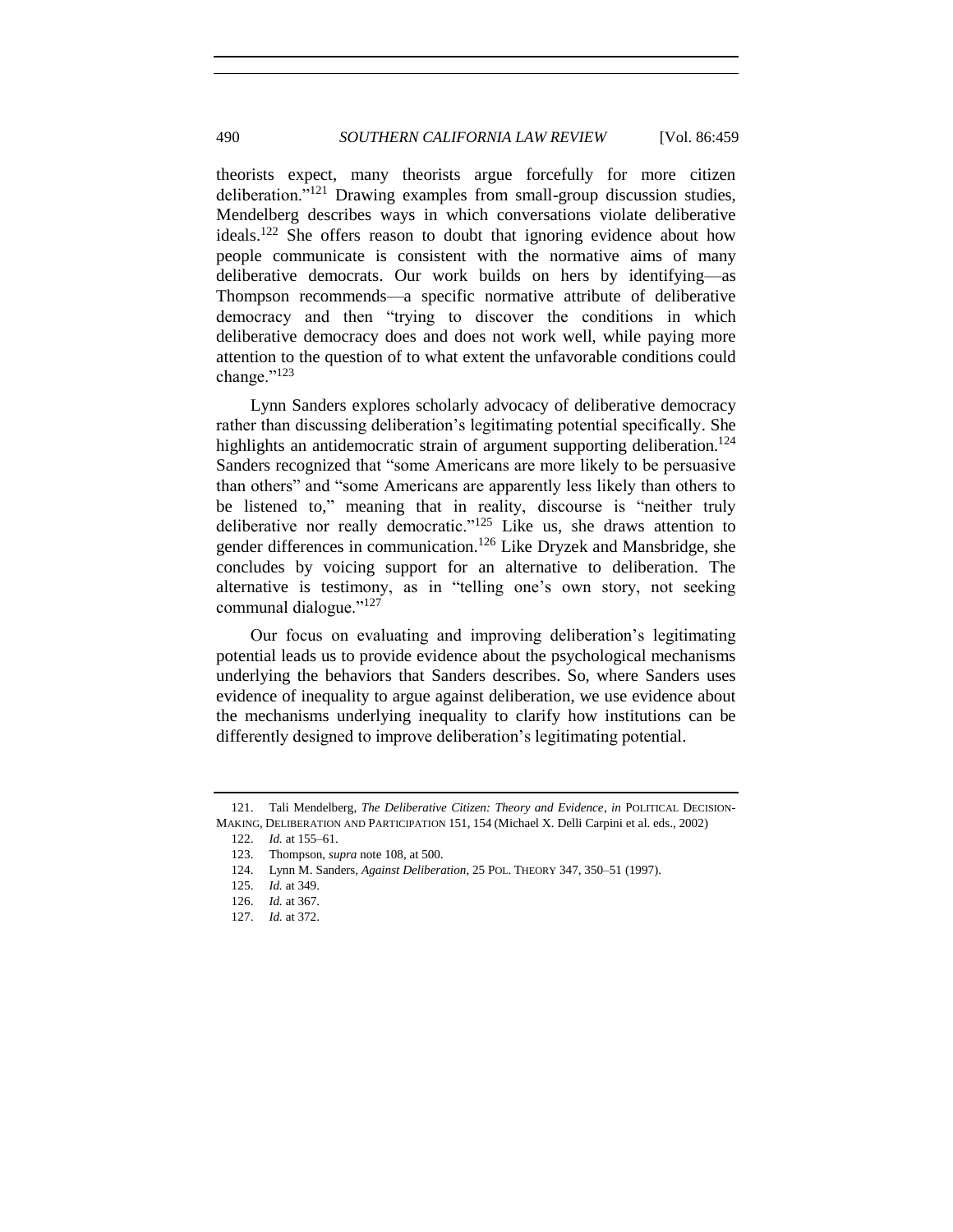### 2013] *BEYOND FACTS AND NORMS* 491

## V. CONCLUSION

*[T]he idealistic content of normative theories has been evaporating under the sun of social science.*

—Jürgen Habermas <sup>128</sup>

Interest in deliberative democracy continues to grow. Its appeal is understandable. Deliberation, with its emphasis on distributed speech rights and information exchange, has the potential to confer important normative benefits. While such benefits are easy to imagine, they can be hard to achieve.

Many advocates describe deliberation as if it is a place where ideas travel from one mind to another unadulterated—as if ideas are absorbed en masse. This is wrong. In human communication, all but the simplest utterances and stimuli are processed, sometimes in normatively unappealing ways. Physical limits in cognitive capacity force people to pay attention to only a tiny fraction of the information to which they are exposed and prevent them from recalling more than a tiny fraction of the things to which they have paid attention.<sup>129</sup> Such observations pose important challenges to idealized claims about deliberation's benefits. Remaining open to evidence about these processes provide new opportunities to better achieve valuable normative goals.

The purpose of deliberation, as *Between Facts and Norms* describes it, is to generate legitimacy for collective decisions while respecting differences in individual worldviews. In *Between Facts and Norms*, Habermas sought to include citizens in the processes of collective decisionmaking, but he did not seek to make unrealistic demands of them. He sought to work from reasonable assumptions about what people want and how they see the world. He then sought to develop communicative mechanisms that permit these views to be converted into legitimate social propositions through transparent procedural means. Our goal is the same.

As Habermas recognized, "Due to their idealizing content, the universal presuppositions of argumentation can only be approximately fulfilled. Moreover, because there is no criterion independent of the argumentative process, one can judge only from the participant's perspective whether these demanding presuppositions have been

<sup>128.</sup> HABERMAS, supra not[e 1,](#page-0-0) at 329.

<sup>129.</sup> *See* ESSENTIALS OF NEURAL SCIENCE AND BEHAVIOR 667–94 (Eric R. Kandel, James H. Schwartz & Thomas M. Jessell eds., 1996).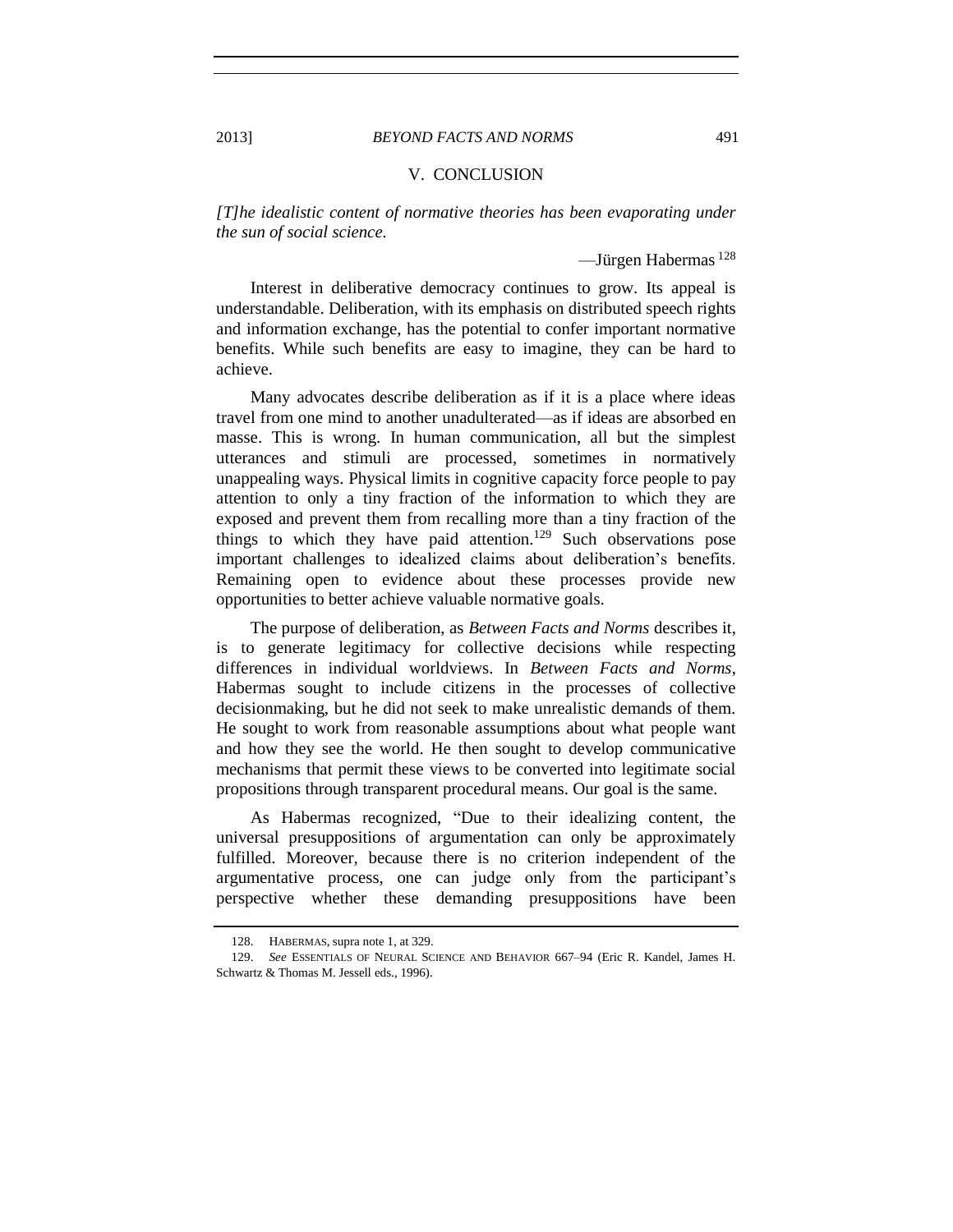sufficiently fulfilled in a given case."<sup>130</sup> We contend that such demands are more likely to be met if the domain of transparency expands to include deliberation-relevant psychological phenomena.<sup>131</sup>

To what we have argued, one could respond that the ID is just an ideal and should not be evaluated for its relationship to observed patterns of communicative behavior. That may be so, but the fact is that many entrepreneurs are using idealized representations of deliberation to promote their endeavors.<sup>132</sup> Such representations are the basis for appeals to philanthropic foundations that are asked to sponsor such endeavors and they are the basis of promises made to participants. To these foundations and people, the relationship between the "ideal" and observations of the "real" is highly germane.

Another response is that everyone knows that the ideal is unrealistic, but that there is legitimating benefit in attempting to get as close as possible to the ideal. In other words, as a social decisionmaking procedure becomes more similar in structure to the ID, beneficial normative properties that are often associated with the ID are more likely to follow.<sup>133</sup> The evidence we

<sup>130.</sup> HABERMAS, *supra* not[e 1,](#page-0-0) at 178.

<sup>131.</sup> Deliberation and Habermas's argument can be evaluated with respect to criteria other than the production of legitimacy. We briefly describe this point here. Jack Knight and James Johnson focused on stability rather than legitimacy, and argue that deliberation's ability to produce desired outcomes depends crucially on institutional arrangements. *See generally* Jack Knight & James Johnson, *Aggregation and Deliberation: On the Possibility of Democratic Legitimacy*, 22 POL. THEORY 277 (1994) (focusing on stability). Knight and Johnson raise questions about deliberation's normative properties by drawing attention to problems of preference aggregation from social choice theory. For other work raising questions about the correspondence between various way of aggregating preferences and the legitimacy of collective decisions see John Ferejohn, *Instituting Deliberative Democracy*, *in*  DESIGNING DEMOCRATIC INSTITUTIONS 75, 82–87 (Ian Shapiro & Stephen Macedo eds., 2000) and John W. Patty & Elizabeth Maggie Penn, *A Social Choice Theory of Legitimacy*, 36 SOC. CHOICE & WELFARE 365, 365–67 (2011). We raise questions about deliberation's normative properties by drawing attention to problems of communicative equality and bias from social psychology. Our approaches are complementary, but our focus is logically prior to theirs with respect to normative questions about deliberation's legitimating potential. Social choice theory, which Knight and Johnson rely on, derives conclusions about collective outcomes from premises about individual attributes. The norm in social choice theory is to abstract away from all psychological and communicative phenomena. Arthur Lupia & Mathew D. McCubbins, *Lost in Translation: Social Choice Theory is Misapplied Against Legislative Intent*, 14 J. CONTEMP. LEGAL ISSUES 585, 585–94 (2005). Social choice theory's conclusions are not designed to clarify conditions under which deliberative outcomes reflect unanimous assent of free processors to accept a socially relevant proposition as valid. We seek more psychologically defensible premises about how deliberation affects attitude formation and change. Such premises can inform future iterations of such theorizing that seek to clarify when aggregate legitimacy is logically consistent with relevant psychological and communicative phenomena.

<sup>132.</sup> For example, James Fishkin acquired a patent on "deliberative polling." U.S. Patent Application No. 13/337,957 (filed Dec. 27, 2011).

<sup>133.</sup> Archon Fung, *Deliberation Before the Revolution: Toward an Ethics of Deliberative Democracy in an Unjust World*, 33 POL. THEORY 397, 400 (2005).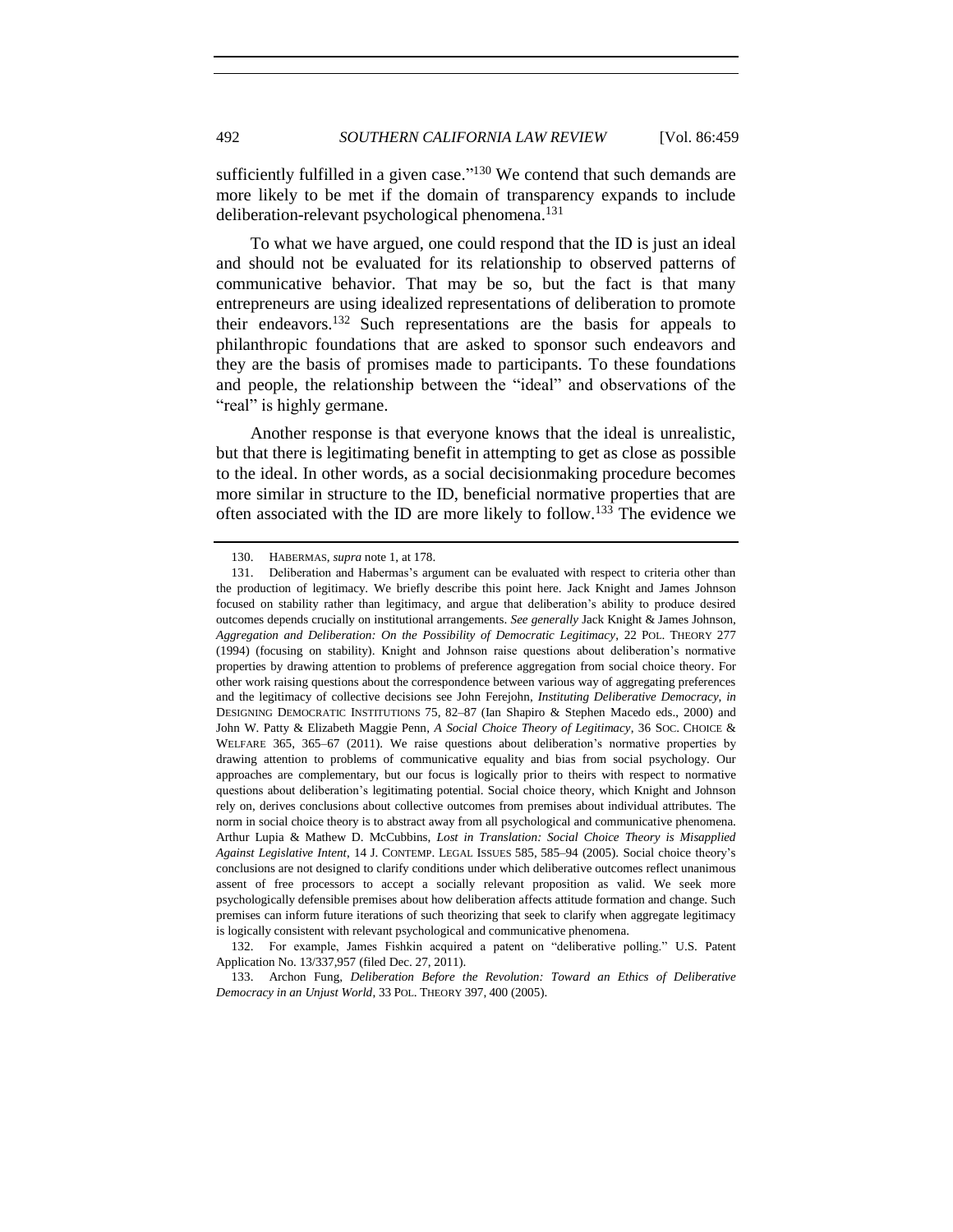have presented makes this claim problematic. Simply stated, unless power imbalances that are common to communicative relationships are not recognized and reconciled, more is not always better when it comes to deliberation. If deliberation is implemented in conditions in which power relationships and other coercive factors adversely affect decisions to join the conversation, to speak, to remain in the conversation, and to react to what others have said, deliberative outcomes can have a substantially different normative character than some deliberative advocates have claimed.

Deliberative outcomes depend on interactions amongst individuals with nonideal psychological profiles. If legitimacy is to emerge from such interactions, then citizens and participants must have reason to believe that the interactions are not rigged in favor of the powerful and are capable of producing propositions to which all truly assent. To accomplish this goal in light of the evidence described above, the design of deliberative institutions should remain open to publicly validated propositions about how people reason and communicate.